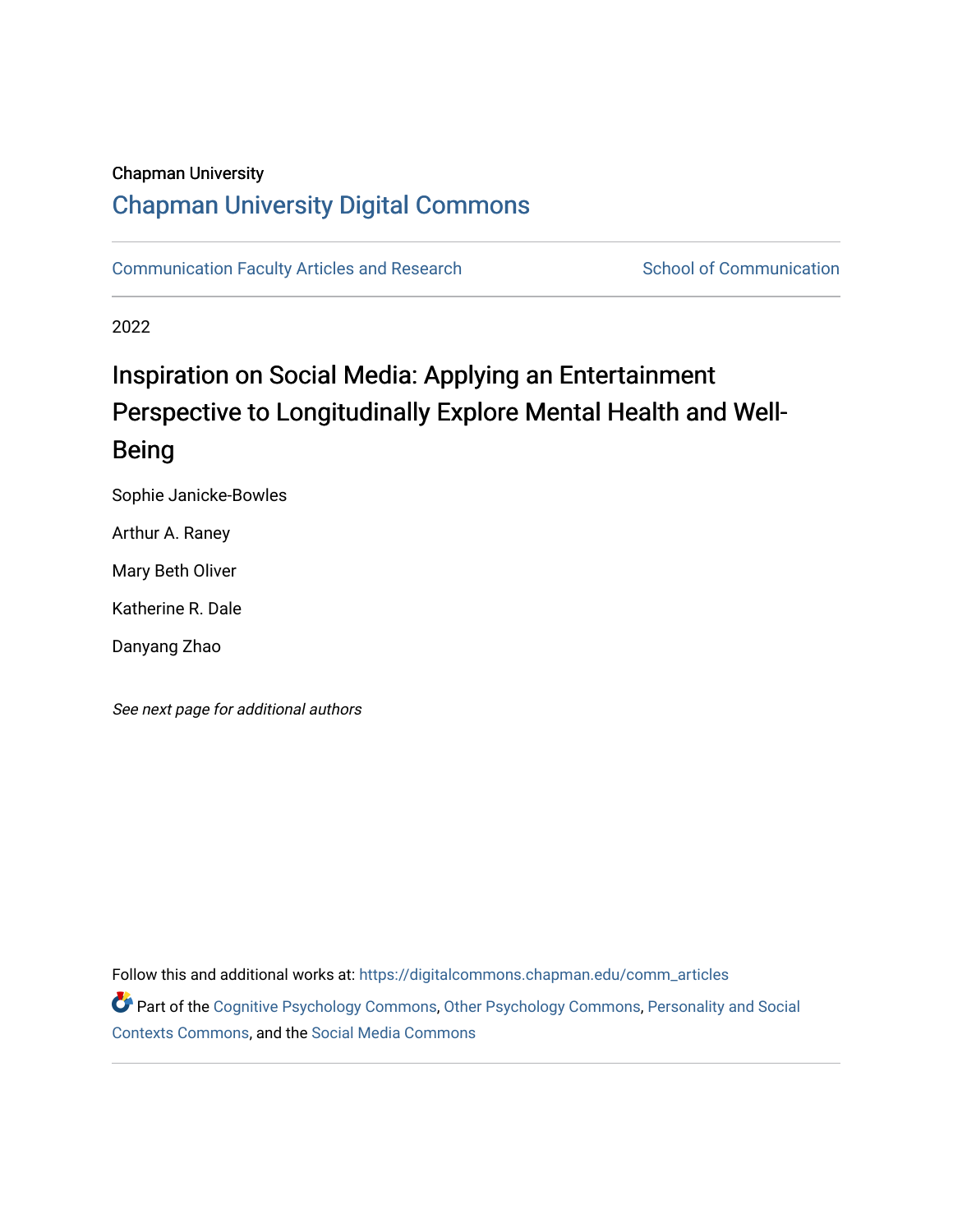# Inspiration on Social Media: Applying an Entertainment Perspective to Longitudinally Explore Mental Health and Well-Being

#### **Comments**

This article was originally published in Cyberpsychology: Journal of Psychosocial Research on Cyberspace, volume 16, issue 2, in 2022.<https://doi.org/10.5817/CP2022-2-1>

#### Creative Commons License

# $\bigcirc$  000

This work is licensed under a [Creative Commons Attribution-Noncommercial-No Derivative Works 4.0](https://creativecommons.org/licenses/by-nc-nd/4.0/) [License](https://creativecommons.org/licenses/by-nc-nd/4.0/).

Copyright The authors

#### Authors

Sophie Janicke-Bowles, Arthur A. Raney, Mary Beth Oliver, Katherine R. Dale, Danyang Zhao, Dominik Neumann, Russell B. Clayton, and Alysia A. Hendry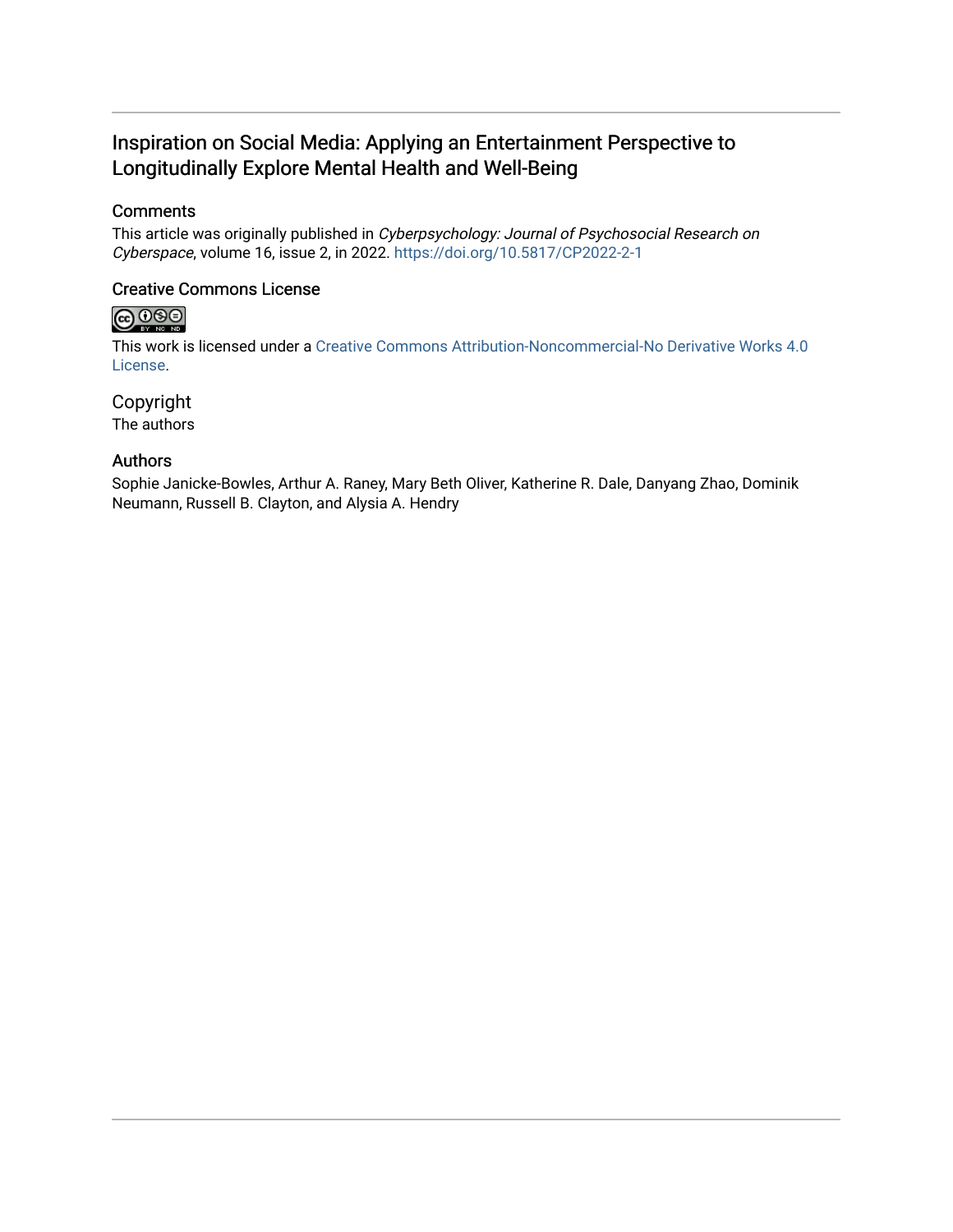# JOURNAL OF PSYCHOSOCIAL RESEARCH ON CYBERSPACE **CYBERPSYCHOLOGY**

Janicke-Bowles, S. H., Raney, A. A., Oliver, M. B., Dale, K. R., Zhao, D., Neumann, D., Clayton, R. B., & Hendry, A. A. (2022). Inspiration on social media: Applying an entertainment perspective to longitudinally explore mental health and well-being. *Cyberpsychology: Journal of Psychosocial Research on Cyberspace, 16*(2), Article 1. [https://doi.org/10.5817/CP2022-2-1](https://doi.org/10.5817/CP2022-2-)

# **Inspiration on Social Media: Applying an Entertainment Perspective to Longitudinally Explore Mental Health and Well-Being**

*Sophie H. Janicke-Bowles<sup>1</sup> , Arthur A. Raney<sup>2</sup> , Mary Beth Oliver<sup>3</sup> , Katherine R. Dale<sup>2</sup> , Danyang Zhao<sup>4</sup> , Dominik Neumann<sup>5</sup> , Russell B. Clayton<sup>6</sup> , Alysia A. Hendry<sup>7</sup>*

<sup>1</sup> School of Communication, Chapman University, Orange, California, USA

<sup>2</sup> College of Communication & Information, Florida State University, Tallahassee, Florida, USA

<sup>3</sup>Department of Film/Video & Media Studies, Pennsylvania State University, Pennsylvania, USA

<sup>4</sup>Department of Communication, Western Illinois University, Macomb, Illinois, USA

<sup>5</sup> Knowledge Media Research Center, Eberhard Karls University of Tübingen, Tübingen, Germany

<sup>6</sup> School of Communication, Florida State University, Tallahassee, Florida, USA

<sup>7</sup>San Luis Obispo Behavioral Health Department, San Luis Obispo, California, USA

#### **Abstract**

*The conditions under which social media use impacts well-being and mental health are complex. The current 10-day longitudinal quasi-experiment (student sample, N = 111) applied an entertainment theory lens to explore the effects of active posting and engaging with hedonic or inspiring Facebook content (vs. passive browsing) on young people's eudaimonic well-being (levels of connectedness to humanity, love, compassion, presence of meaning) and mental health (anxiety and depressive symptoms). The results provide tentative evidence that finding and sharing inspiring content to a Facebook group increased love and compassion toward others over time. It also led to more compassion at the end of the study compared to participants who shared hedonic content. Although we did not find an increase in connectedness and meaningfulness over time for participants sharing content that they found inspiring, the latter also did not take away from those experiences, regardless of how they used it. Similarly, no decrease—but also no increase—in anxiety and depressive symptoms were found over time, regardless of condition. The study stresses the importance of better understanding the content young adults engage with on social media for their mental health and wellbeing.*

**Keywords:** smartphones; Facebook; inspiration; well-being; mental health; active social media use

# **Introduction**

Social media use can have both positive and negative impacts on mental health and well-being. For instance, positive self-presentation on Facebook (presenting positive aspects of one's self) has been associated with *increased* self-esteem and perceived social support (i.e., well-being indicators), as well as *decreased* self-esteem and elevated social anxiety (i.e., mental health indicators; see Meier & Reinecke, 2020; Twomey & O'Reilly, 2017). Such seemingly inconsistent findings can be explained by the nature of how people use the platform (i.e., active

#### **Editorial Record**

First submission received: *June 22, 2021*

Revisions received: *December 7, 2021 January 16, 2022 February 28, 2022*

Accepted for publication: *March 2, 2022*

Editor in charge: *David Smahel*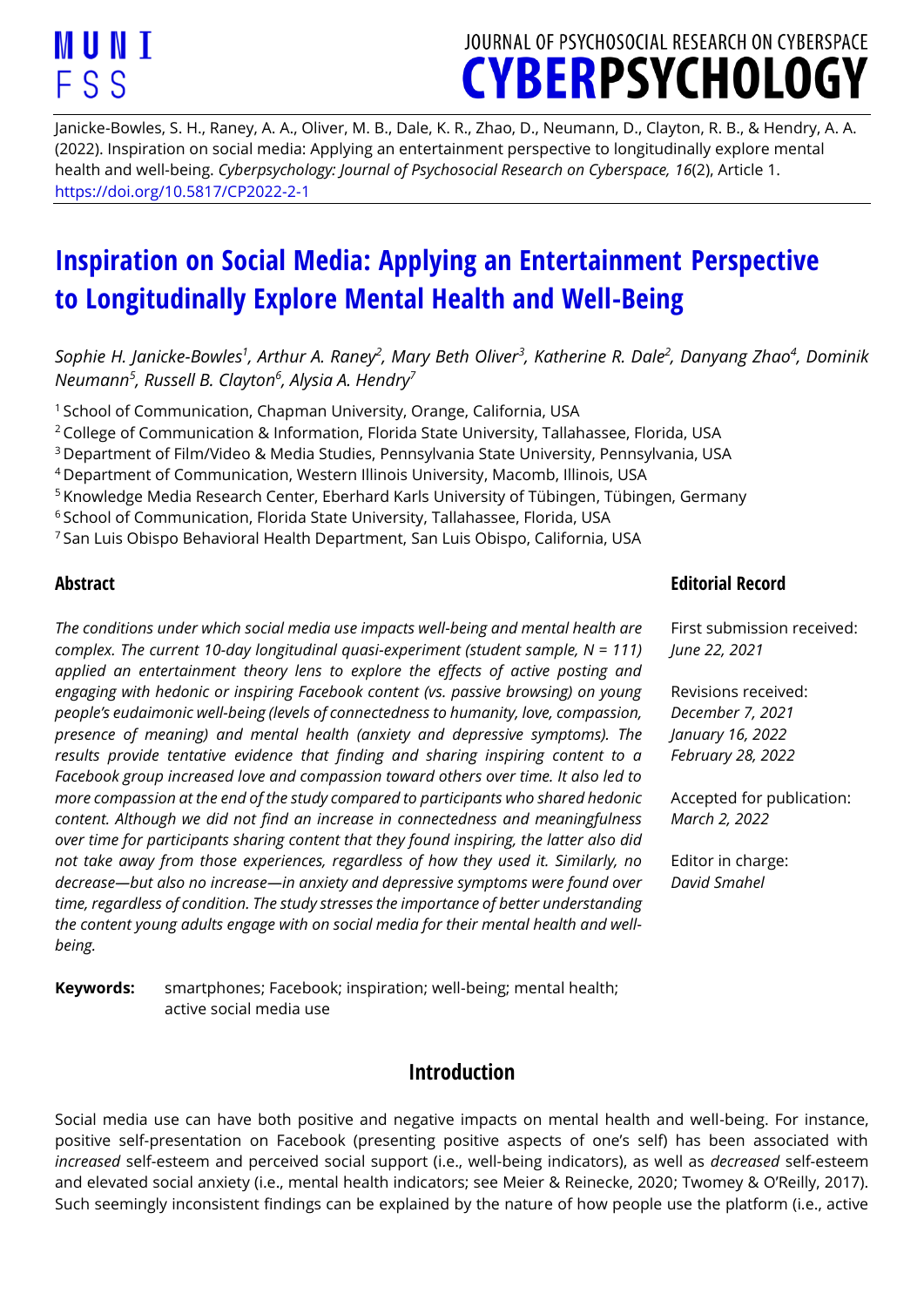vs. passive) and consumed content (e.g., Beyens et al., 2020; Meier et al., 2020). The latter aspect has received scant research attention to date.

From an entertainment psychology perspective, content perceived as hedonic (funny, pleasurable) versus eudaimonic (inspiring, meaningful) can lead to different media experiences and effects (Vorderer & Reinecke, 2015). Hedonic media experiences are associated with pleasure and feeling aroused. Eudaimonic media experiences are associated with feeling moved, touched, and contemplative, with secondary effects on meaningmaking and prosociality (Oliver et al., 2015). Moreover, content perceived as *inspiring*—a particular type of eudaimonic experience—is associated with increased levels of connectedness, compassion, and altruism (Oliver et al., 2018). To date, the effects of inspiring content have mainly been studied within the audiovisual context (i.e., film, television) but to a lesser extent on social media. Because social media platforms afford users opportunities to share and interact with the content they encounter, the effects of inspiring content engagement over time may be particularly beneficial (per social sharing of emotions framework, Bartsch, 2012; Peters et al., 2018, and selfeffects theories, Valkenburg, 2017).

Thus, the current study applied an entertainment psychology lens to the context of Facebook, investigating the effect of inspiring content on mental health and well-being over 10-days. To that end, two primary factors were varied: platform use (active vs. passive) and content (eudaimonic vs. hedonic). Specifically, participants either searched for and shared inspiring or hedonic content to a Facebook group or browsed Facebook passively without specific content instructions for at least 5 minutes a day for 10 days. We measured psychological well-being indicators found to be impacted by eudaimonic/inspiring media use (i.e., connectedness to humanity, compassion, love, meaning in life), as well as common mental health conditions reported from social media use (i.e., anxiety, depressive symptoms) with specific interest lying on the inspiring content sharing condition in comparison to the other two groups.

#### **Active Versus Passive Social Media Use**

Whether the use of social media results in positive or negative mental health effects depends greatly on how the user interacts with the platform. Burke et al. (2010) differentiated between active (or directed communication) and passive consumption of information. Active use entails "liking," tagging, and commenting on profiles, as well as one-to-one or one-to-many communication (i.e., posting, sharing). In contrast, passive consumption involves browsing, surveilling, and scrolling through the posts without direct exchange. Passive social media use has been associated with a greater likelihood for adverse mental health effects (e.g., Burke et al., 2010; Clayton et al., 2013; Verduyn et al., 2017).

However, recent research challenges such a simplified distinction between passive and active social media use (e.g., Trifiro & Gerson, 2019), particularly regarding well-being effects. Several studies report positive effects of passive use including increased social connection, interpersonal attraction, inspiration, and emotional well-being (e.g., Burke et al., 2011; Orben & Dunbar, 2017; Pouwels et al., 2021). For example, when content—even when passively consumed—elicits positive emotions, it can be perceived as an emotionally gratifying experience (see Bartsch, 2012), benefitting well-being (i.e., inspiration, optimism), connection and need satisfaction (Meier et al., 2020; Utz, 2015). Further, Beyens et al. (2020) demonstrated that adolescents differ greatly in whether social media effects them positively or negatively, whereas many report neither positive nor negative effects of passive social media use for well-being.

Nevertheless, active use may lead to relatively more benefits because of the additional component of social sharing. In general, humans tend to share emotional experiences with others (i.e., social sharing of emotions; see Rimé, 2009). The social sharing of (positive) emotions, mainly facilitated by social media affordances (i.e., liking, commenting, sharing buttons), was beneficial to well-being in past research. Some of these effects include positive affect, self-efficacy, and social cohesion (e.g., Bazarova et al., 2015; Choi & Toma, 2014). For instance, when something positive happens, we often share the good news with others, which can improve our mood and make us feel closer to those with whom we share the information; this process is known as capitalization (e.g., Peters et al., 2018). Thus, active engagement with social media content may lead to gratifying experiences because positive emotions can be evoked from (a) exposure to the content itself, and (b) the social sharing of the emotional experience, leading to capitalization effects. Passive use effects, in contrast, are solely dependent upon the former.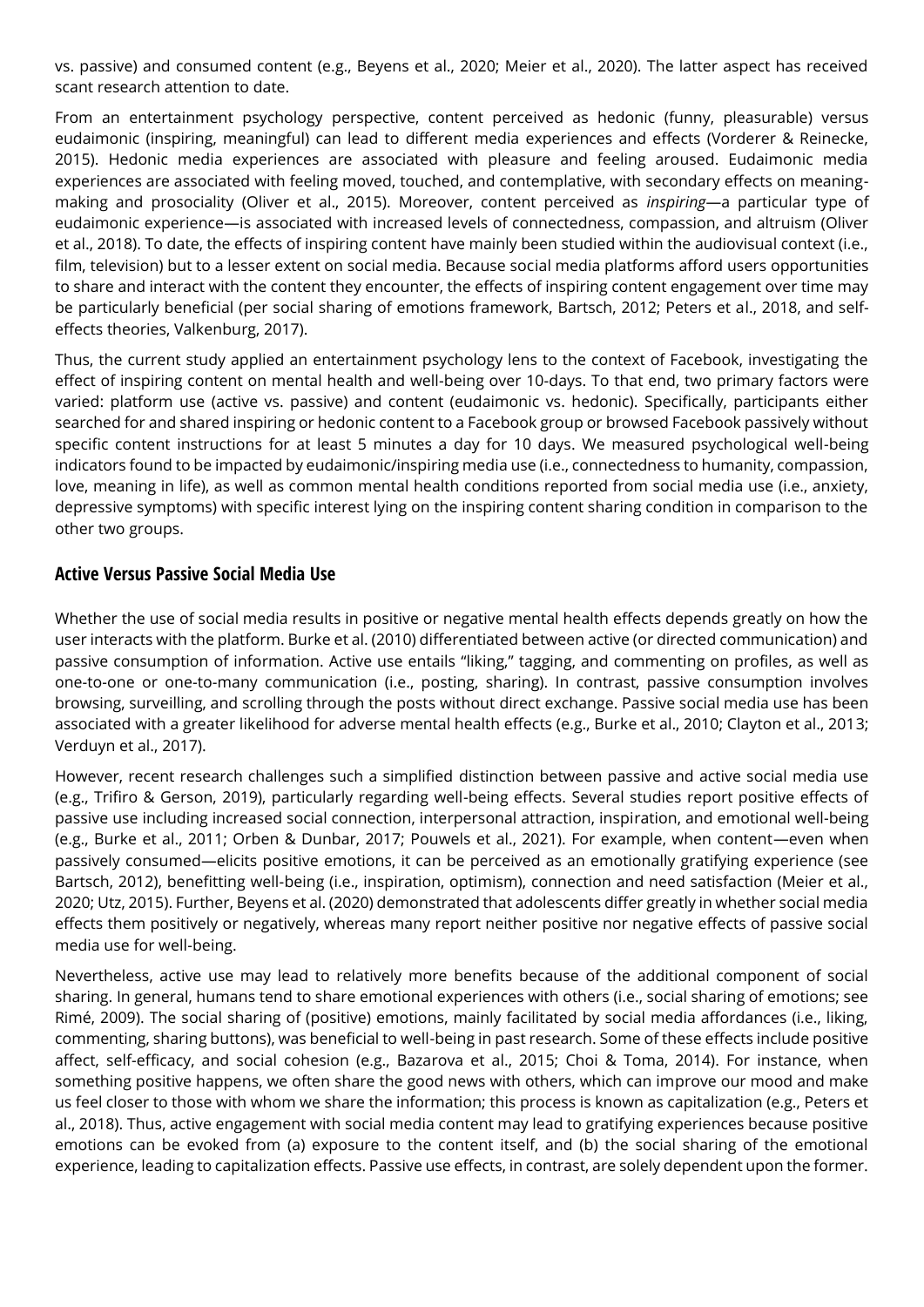#### **Inspiring Social Media Content**

The dual-process model of entertainment (e.g., Oliver & Raney, 2011; Vorderer & Reinecke, 2015) differentiates hedonic and eudaimonic experiences. Hedonic entertainment experiences are generally associated with mood and arousal regulation (i.e., feeling delighted, joy), whereas eudaimonic entertainment experiences tend to stimulate contemplation, meaning, and connectedness (Oliver et al., 2018). Some eudaimonic entertainment experiences elicit self-transcendent emotions—positive emotions that focus on others more so than the self (e.g., awe, elevation, gratitude, admiration, hope; see Dale et al., 2017; Stellar et al., 2017). These self-transcendent emotions are associated with greater connectedness to humanity, compassion toward others (Janicke & Oliver, 2017; Oliver et al., 2015), and prosocial motivations (Bartsch et al., 2018; Clayton et al., 2021; Krämer et al., 2017). Audiences routinely refer to entertainment that triggers self-transcendent emotions as *inspiring*.

The actual content that people find inspiring can be idiosyncratic in nature. Nevertheless, more than half (53%) of American adults and more than two-thirds (67.3%) under the age of 30 report having been inspired by social media, with those numbers increasing (62.7% and 79.5% respectively) when online videos, like those often posted on social media sites, are included (Raney et al., 2018). In the current study, we adopted an audience-centered approach (see Klimmt, 2011), with inspiring content operationalized as Facebook posts that participants themselves found moving and touching.

Most research explores media-triggered self-transcendent emotions as short-term processes based on passive exposure (e.g., Dale et al., 2017; Janicke & Oliver, 2017). Social media platforms are sought out repeatedly throughout one's day, often for short intervals of time. They further offer opportunities for active engagement. Thus, the current study investigated repeated, active use of inspiring (versus hedonic) content, exploring the possibility that short doses of inspiration may cumulatively contribute to eudaimonic well-being over time. In fact, previous survey research has shown that encountering "small doses" of inspiring memes on social media regularly can lead to self-reported increases in meaning, optimism, and altruistic intentions (Rieger & Klimmt, 2019).

Moreover, the sharing of content perceived as inspiring may, over time, build eudaimonic well-being effects, based on the coalescence of reception and self-effects (Valkenburg, 2017). According to self-concept change theories (Valkenburg, 2017), the public expression of oneself, including sharing content, can reflect individuals' thoughts about themselves, beliefs, and attitudes. Specifically, sharing content one finds inspiring can promote selfreflecting on the value of things one finds inspiring, such as connectedness to humanity, compassion, or meaning. This internalization of the public self-presentation (via sharing of the content) may strengthen those beliefs and attitudes of oneself over time. As a result (and in light of social sharing of emotion effects), eudaimonic well-being benefits might be expected from actively sharing inspiring content. In the current study, we operationalized those potential benefits in terms of two dimensions of Ryff's (1989) concept of psychological well-being: positive relations with others and purpose in life.

#### **Positive Relations With Others**

Past research has shown that being inspired by social media can predict various well-being outcomes (e.g., Janicke et al., 2018; Meier et al., 2020). Though, the most consistent findings pertain to positive relations with others, including social capital, social connection, and social support (Domahidi, 2018; Meier & Reinecke, 2020). However, little is known about how different content may contribute to perceived positive relations with others or motivate applying those positive relations in differing social contexts. For instance, sharing a friend's tribute about a recently deceased loved one may reinforce self-beliefs about being a compassionate and loving person, and promote more general feelings of interconnectedness with humanity as a whole. Previous research has shown that inspiring television and film content can lead to increased feelings of connectedness to humanity, love, and compassion (Bartsch et al., 2018; Janicke & Oliver, 2017); therefore, it seems reasonable the same may be the case with Facebook content. Moreover, because of possible capitalization (i.e., great feelings of connection after sharing positive events with others) and self-effects, actively engaging with inspiring Facebook content should, over time, further promote positive social relations with others. Thus, we predicted:

**H1:** Participants who shared inspiring content on Facebook will report an increase in positive relations with others over time as evidenced by (a) connectedness with humanity, (b) love for others, and (c) compassion toward others.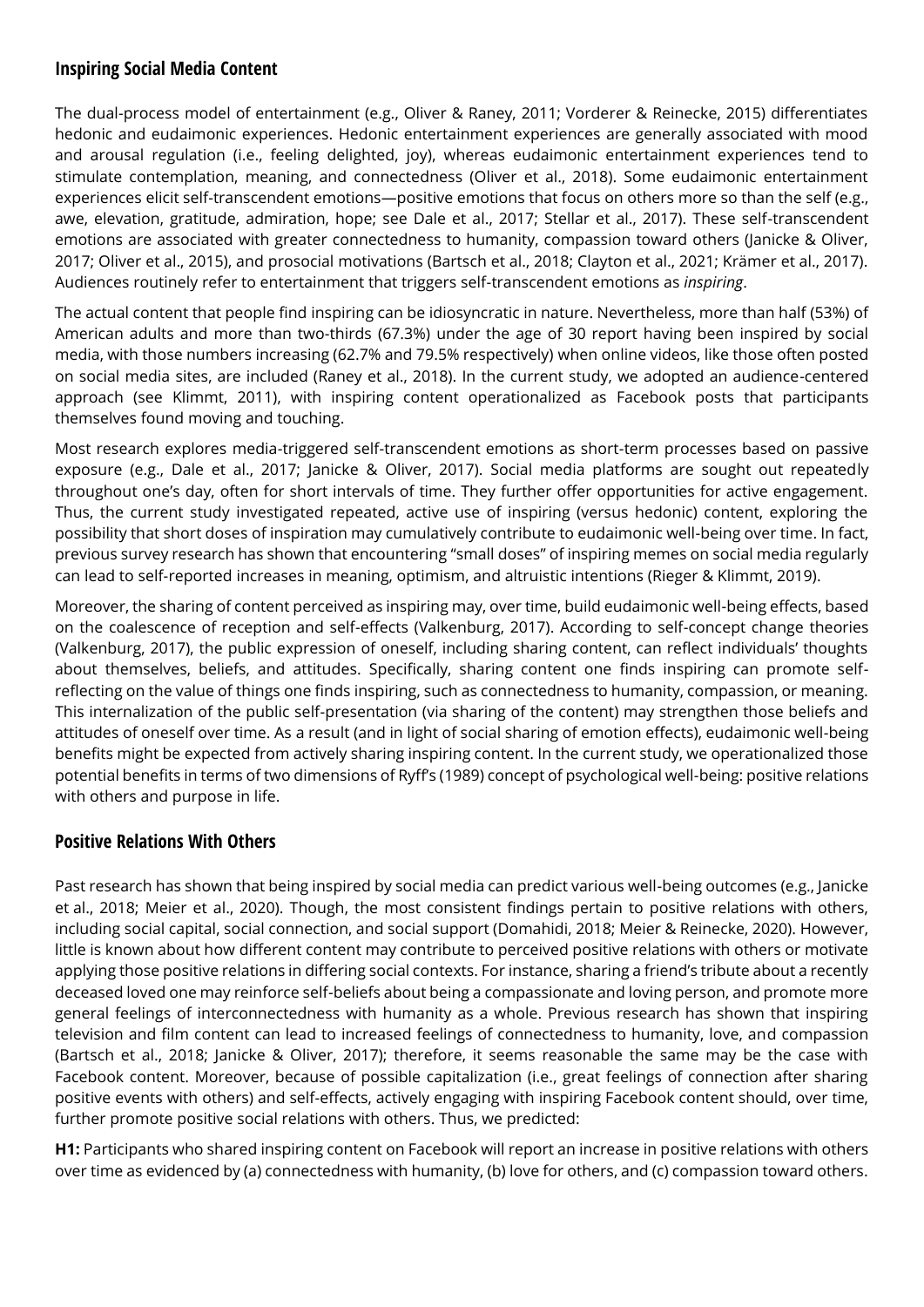#### **Purpose in Life**

One of the unique indicators of eudaimonic entertainment responses is the experience of meaning and purpose it provides to the audience (i.e., Oliver & Bartsch, 2011; Oliver et al., 2012; Steger et al., 2006). Explorations of meaning in life in the context of social media, however, are scarce. Yet, research on eudaimonic entertainment, in general, provides a sufficient background for predictions. Finding and searching for meaning and purpose in life is a common response to engagement with content perceived as inspiring. For example, remembering an inspiring meme on social media or feeling inspired by a beautiful nature post on Instagram has been associated with experiences of meaningfulness (Meier et al., 2020; Rieger & Klimmt, 2019). These effects might be even more potent for those who actively engage with inspiring posts (per the capitalization effect). Moreover, per self-effect theories, the more one shares something they find meaningful, the more they may believe that their life has purpose and meaning. Therefore, we predicted:

**H2:** Participants who shared inspiring content on Facebook will report an increase in meaning in life over time.

#### **Inspiring Versus Hedonic Content Effects**

Because of the potential benefits of social sharing in general noted above, one could argue that any observed effects on positive relations with others or meaning in life in the current study might be attributable to the sharing behavior itself rather than to the sharing of inspiring content specifically. To address this possibility, in the present study, some participants shared inspiring content, whereas others shared hedonic content (per dual-process models of entertainment). As previously noted, the primary purpose of hedonic content is enjoyment or pleasure (Oliver & Raney, 2011); its use is generally less related to eudaimonic well-being outcomes than the use of eudaimonic content. For example, with the social media context, Rieger and Klimmt (2019) found that exposure to a hedonic meme led to less meaningful affect and contemplation than exposure to a eudaimonic one; other studies report similar findings (e.g., Janicke & Oliver, 2017; Krämer et al., 2017; Oliver et al., 2012). We acknowledge these effects have mostly been observed following passive use of televisual or filmic media. Nevertheless, we predicted, based on capitalization effects research on social media and empirical findings on eudaimonic media content and meaningful affect:

**H3:** Participants who shared inspiring content on Facebook will report greater (a) connectedness with humanity, (b) love for others, (c) compassion toward others, and (d) meaning in life than participants who shared hedonic content on Facebook.

#### **Inspiring Content Sharing Effects Versus Passive Use**

The effects of passive browsing on well-being effects depend on what content users are exposed to in their feed and the type of social comparison they engage in (Meier et al., 2020). Passively encountered content, triggering negative emotions or contrasting social comparisons, can negatively affect well-being (Park & Baek, 2018), hindering connectedness to humanity or love responses. Yet again, even simple exposure to inspiring content can lead to positive social resources and meaning, as outlined above (Bartsch et al., 2018; Janicke et al., 2018). Moreover, searching for and sharing inspiring content should lead to beneficial effects on social resources and meaning in life due to the content exposure itself (Janicke et al., 2018; Rieger & Klimmt, 2019) and the capitalization resulting from the sharing behavior (Bartsch, 2012; Peters et al., 2018). Thus, we predicted:

**H4:** Participants who shared inspiring content on Facebook will report greater (a) connectedness with humanity, (b) love for others, (c) compassion toward others, and (d) meaning in life than participants who browsed Facebook passively.

#### **Usage Activities, Content Effects, and Mental Health**

Past research paid a great deal of scholarly attention to the issue of social media use and mental health. Overall, meta-analyses show a small, positive association between social networking site use and both depressive and anxiety symptoms (e.g., Meier & Reinecke, 2020). However, the directionality of this relationship is not yet clear, meaning anxiety and depressive symptoms may result from, or they may result in, the use of social media. Concerning the former interpretation, increased symptoms often result from detrimental social comparison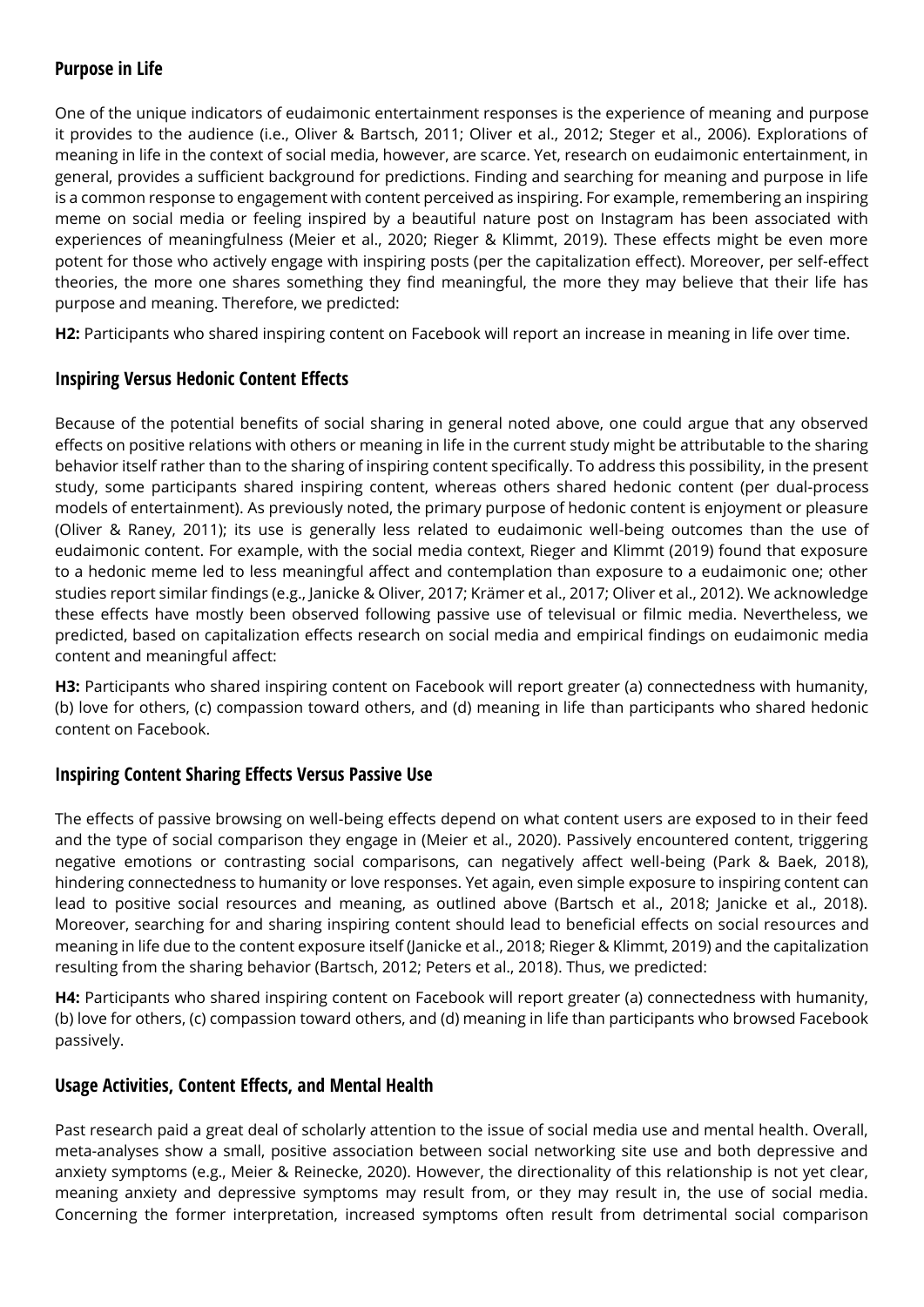processes (Meier & Reinecke, 2020), cyberbullying, and compulsive or addictive forms of use (i.e., problematic use; Vahedi & Zannella, 2021). However, how the content, which viewers engage in on social media, relates to anxiety and depressive symptoms has not been extensively investigated.

Concerning active versus passive use, research indicates that active use of Facebook is associated with a decrease in anxiety and depressive moods over time (e.g., Escobar-Viera et al., 2018; Thorisdottir, 2019). However, most of this research has emphasized active communication rather than active engagement with different types of content. We argue that sharing Facebook content perceived as hedonic or inspiring could, over time, decrease a user's anxious or depressive thoughts and feelings. Both types of content have a positive valence and elicit emotional states that contrast anxious or depressive moods, especially when they are shared (Choi & Toma, 2014; Peters et al., 2018). According to the broaden-and-build theory (Fredrickson, 2001), the general experience of positive emotions is positively associated with mental and physical health when such emotions are experienced repeatedly (e.g., Fredrickson et al., 2008). According to the theory, experiencing positive emotions can also help undo and cope with negative emotions, such as anxiety and depressive moods (Garland et al., 2010). Further, per the capitalization effect, the repeated sharing of positive emotional experiences with others—whether associated with inspiring or hedonic content—should improve mental health and well-being over time. Thus, we predicted:

**H5:** Participants who shared inspiring or hedonic content on Facebook will experience a decrease in (a) anxiety and (b) depressive symptoms over time.

Concerning the impact of passive Facebook consumption, the outcomes are more uncertain but are likely contentdependent. For instance, Kramer and colleagues (2014) demonstrated that emotions expressed on Facebook influence other users' emotions, indicating an emotional contagion effect. Further studies revealed a relationship between passive use and increases in depressive symptoms and anxiety, caused explicitly via contrasting social comparisons or fear of missing out (e.g., Burnell et al., 2019; Escobar-Viera et al., 2018; Thorisdottir et al., 2019; Tosun & Kaşdarma, 2019). However, assimilative comparisons from passive Facebook use can reduce the likelihood of depressive symptoms (Tosun & Kasdarma, 2019). Similarly, passive use can also lead to increased feelings of connection with others (Burke et al., 2011; Utz, 2015) by creating a sense of ambient awareness of social others (Levordashka & Utz, 2016). In fact, research suggests that people can feel connected to a stranger online by simply browsing through the person's posts (e.g., Burke et al., 2011; Utz, 2015); social connection is a resilience factor for several mental health conditions (Pflum et al., 2015). Thus, the existing scholarship on passive use and depressive and anxiety symptoms is equivocal. Consequently, we explored a research question:

**RQ1**: For participants who browsed Facebook passively, what differences, if any, will be observed over time in (a) anxiety and (b) depressive symptoms?

# **Methods**

#### **Sample**

We recruited undergraduate students at research universities in the southwestern (Site 1) and southeastern (Site 2) regions of the United States to participate in the study in exchange for a \$20 stipend or course/extra credit. A total of 210 participants over the age of 18 completed the pre-study questionnaire. Those who completed the study in its entirety had an average age of *M* = 19.40 (*SD* = 1.50, Range = 18–30); the majority were female (82.0%; 17.1% male, 0.9% non-binary/third gender) and non-Hispanic White (72.2%; 15.3% Hispanic/Latino, 18.9% Asian, 1.8% African American, 0.9% each Hawaiian/Pacific Islander, American Indian/Alaska Native, or Other). Of the final sample (*N* = 111), 38 were randomly assigned to the active use, inspiring content condition (*nSite 1* = 10; *nSite 2* = 28), 50 to the active use, hedonic content condition (*nSite 1* = 12; *nSite 2* = 38), and 23 to the passive use condition (Site 1).

#### **Procedure**

We conducted a longitudinal experiment (2 weeks total, with 10 specified days of data collection) at the two research sites in two semesters (between 2016–2017). Qualified participants were 18 years or older who used Facebook at least twice per week and expressed a willingness to allow the research team access to their timeline posts for the duration of the study (active-use groups only). We chose Facebook as the social media platform as it allowed the researchers to control participants' posting behavior by utilizing the Facebook Groups function. We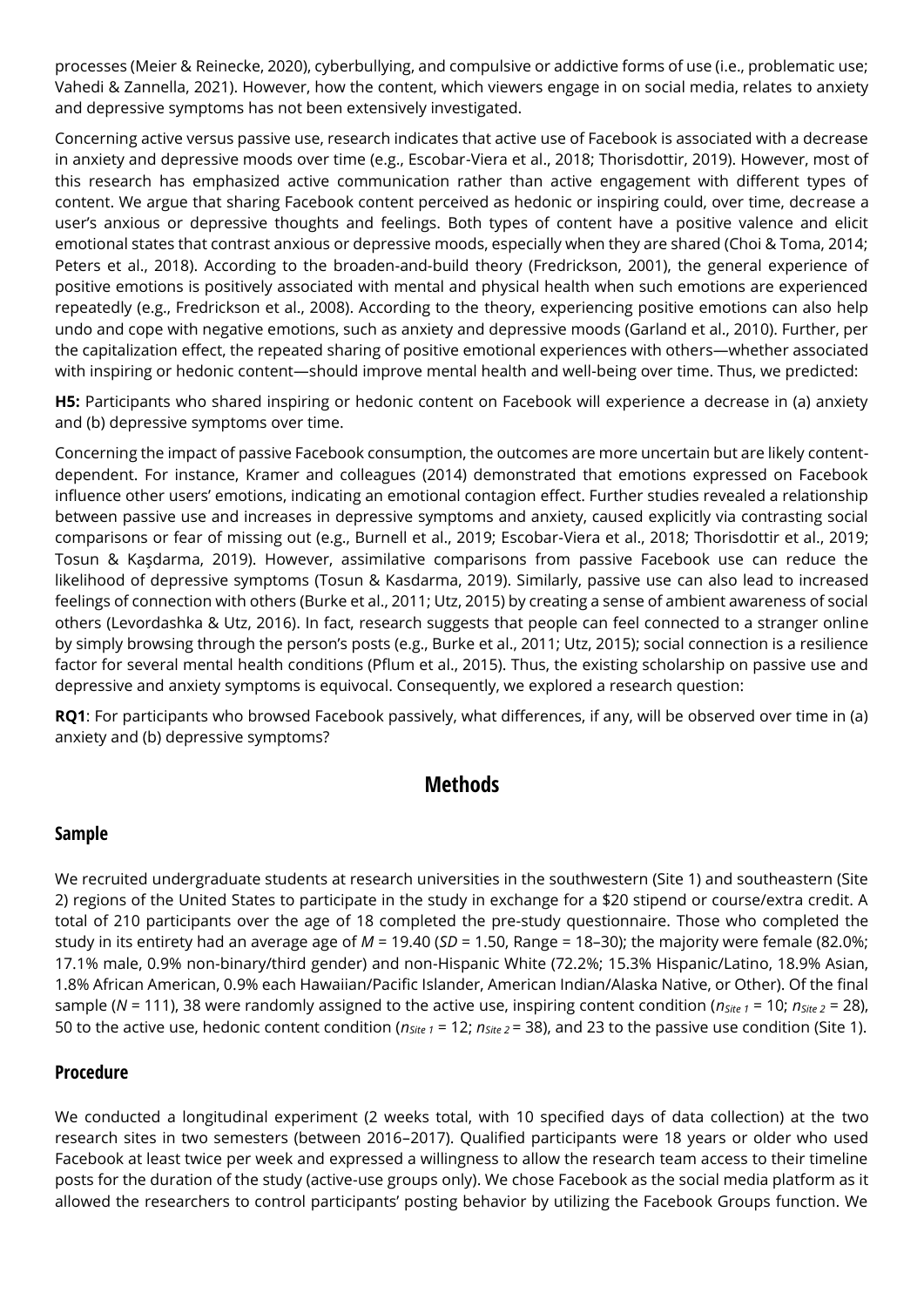obtained informed consent, and the participating universities' IRBs approved the study (Site 1: IRB#1617H025; Site 2: IRB#201619163).

A total of 210 participants completed a pre-study questionnaire one week before to the experiment, which included the consent form, demographics, and all independent variables<sup>1</sup>. The pre-questionnaire also instructed the participants to befriend a designated researcher on Facebook and join the study's corresponding Facebook group page (one page per condition). Throughout the study, we instructed participants to share content they perceived as either inspiring (inspiring content condition) or funny (hedonic content condition) to the study's corresponding Facebook group page for at least 5 minutes each day. We further asked them to tag the researcher in each post, which allowed us to track each participant's sharing unobtrusively and ensure they shared conditionappropriate content. Participants were able to see the other participants' posts within the respective group page<sup>2</sup>.

Data for the passive use condition were collected at Site 1 (only) approximately 12 months after the two active conditions in 2018<sup>3</sup>. Passive use in the current study was defined as using Facebook without a clear intention or goal in mind (Scherr et al., 2019; Verduyn et al., 2017). We asked participants to simply browse through their news feed for at least 5 minutes each day (average browsing time *M* = 13.46 minutes, *SD* = 7.77). Participants were not required to join a Facebook Group or to tag the researcher when browsing. Browsing was not significantly related to any of the outcome variables ( $p > .05$ ).

Regardless of condition, all participants received a 5-minute check-in survey every weekday (Monday–Friday, sent at 5:00 p.m., accessible until midnight) that assessed measures of connectedness, meaning, anxiety, and depression, and whether they posted something on or browsed through Facebook that day. After completing the final check-in survey on the Friday night of week 2, participants were given the option to complete the final poststudy survey immediately or within the next five days. The posttest included all dependent variables, followed by instructions to pick up the \$20 compensation or to receive course or extra credit.

#### **Measures**

All measures were assessed on 7-point Likert-type scales ranging from 1 = *strongly disagree/not at all* to 7 = *strongly agree/very much* unless otherwise noted. To avoid survey fatigue, some daily check-in measures were only assessed every other day. Thirteen attention check-items were included in the pre- and posttests (only).

#### **Connectedness to Humanity (Daily)**

Perceived interconnectedness with humanity was assessed through 10 daily check-in surveys using four items from the perceived shared human goodness scale (Oliver et al., 2015). Items measured how the participant felt at the present moment. The items were: *Today I felt that there is a certain beauty in everyone; … that on a higher level, all of us share a common bond; … that all life is interconnected;* and … *that at one level of thinking, all humans are the same*. Cronbach's α ranged between .734 and .945 for all 10 time points.

#### **Love Toward Others (Pre-Post)**

The positive emotional experience of love was measured with four items from the love subscale of the dispositional positive emotion scale (DPES; Shiota et al., 2006). Two items related to how other people respond to the respondent were omitted to keep the focus on the participants' feelings of love toward others. It was measured in both the pretest (α = .795) and posttest (α = .767). A sample item is *I find it easy to trust others*.

#### **Compassion (Pre-Post)**

State dispositional compassion was measured with the 5-item compassion subscale from the DPES (Shiota et al., 2006) at both pre- (α = .847) and post-treatment (α = .848). Example items include *I often notice people who need help* and *I am a very compassionate person*.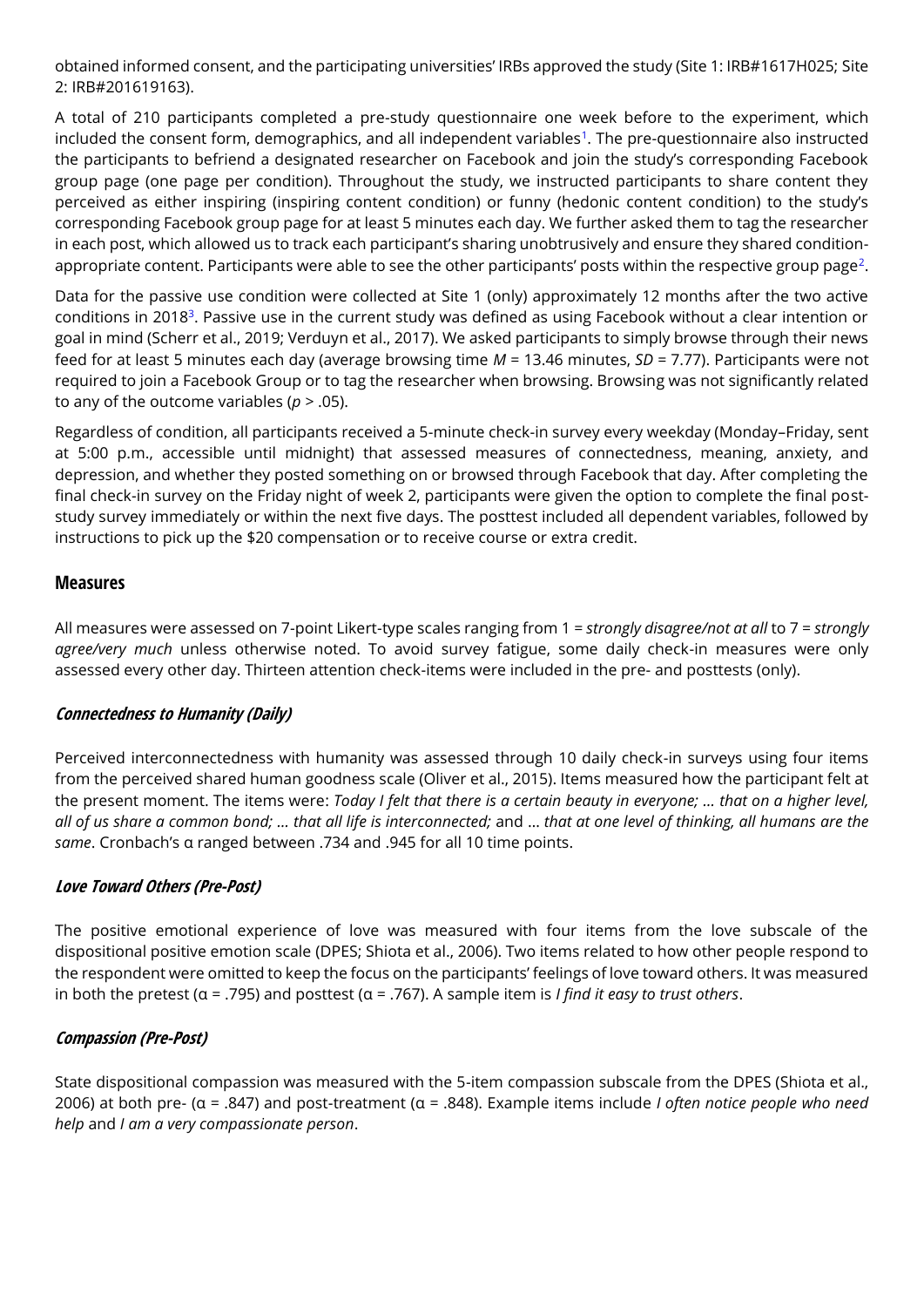#### **Meaning in Life (Selected Days)**

Meaning in life was assessed every other day during the 10 weekdays for a total of five times with a single item adopted from the meaning in life questionnaire (Steger et al., 2006): *Today I felt a sense of meaning in my life*.

#### **Anxiety (Selected Days)**

The experience of anxiety was measured every other day during the 10 weekdays (five times total) with a single item from the Depression Anxiety Stress Scales (DASS; Lovibond & Lovibond, 1995): *I feel scared without any good reason* on that day.

#### **Depressive Symptom (Selected Days)**

The experience of depressive symptoms was also measured every other day during the 10 weekdays for a total of five times with a single item from the DASS (Lovibond & Lovibond, 1995): *I found it difficult to work up the initiative to do things* on that day.

#### **Analysis Plan**

#### **Daily Check-In Surveys**

For items repeated across the 10-days of data collection—connectedness to humanity, meaning in life, anxiety, and depression—multilevel modeling analyses (MLM) using R-software version 4.0.3. were conducted. Each measurement occasion of each variable (Level 1) was nested within individuals (Level 2) and assessed over time. We standardized (but did not center) all dependent variables. To address missing data across all time points, we omitted participants who reported no values for each dependent variable on the daily check-in surveys (missing cases: connectedness = 49, meaning in life = 50, anxiety = 51, depressive symptoms = 51). When participants had some missing data, we imputed these values using the mean across all available values for the respective dependent variable. We included the inspiring and hedonic conditions as a dummy-coded, binary variable in the model; the passive condition was coded as 0. Additionally, we included an interaction term for each condition dummy variable with the time variable. Gender was entered as a covariate, as previous research has reported gender differences in social media use and well-being (e.g., Raney et al., 2018). Sample size varied for each daily check-in, with an average of *n* = 146 participants completing the daily check-ins. Furthermore, location was entered as a control variable for the analysis on meaning to account for the differences between locations (see Preliminary Analysis).

#### **Pre- and Posttest Variables**

Repeated-measures analyses of variance (ANOVA) were conducted for love for others and compassion. For all post-test-only, between-group comparisons, we conducted ANCOVAs, controlling for gender (see Raney et al., 2018; Tifferet, 2020) and pretest or Day One scores (depending on the first measurement). A total of 59 participants failed to complete both the pre- and posttest, or could not be matched (attrition rate 28.1%), leaving *n* = 151 in the sample. Of those completing the pre- and posttest questionnaires, 40 participants failed the attention-check items, leaving 111 participants in the sample for the pre-post-test analyses. A conservative approach was applied to removing participants, with data for those missing one attention check by at least 2 units of measure being removed from the analysis. For example, if the attention-check item required *strongly agree* (7) to be indicated, then data for participants responding with 6 or 7 were retained, whereas those responding with 5 or below were regarded as having failed the attention check and were omitted. Results reported herein are based on the cleaned dataset (*n* = 111), but for transparency purposes results with the fully matched dataset (*n* = 151) without the attention-check deleted cases have been reported as well. The excluded sample (*n* = 40) differed from the retained sample in terms of age (the cleaned data was one year younger on average), gender (proportionally more females than males in the cleaned sample) and in the pre-test love toward other's scores (higher values for the cleaned data). Table 1 reports the number of participants for the pretest, posttest, and daily check-in measures with and without the participants who failed the attention checks (or who could not be matched), per condition.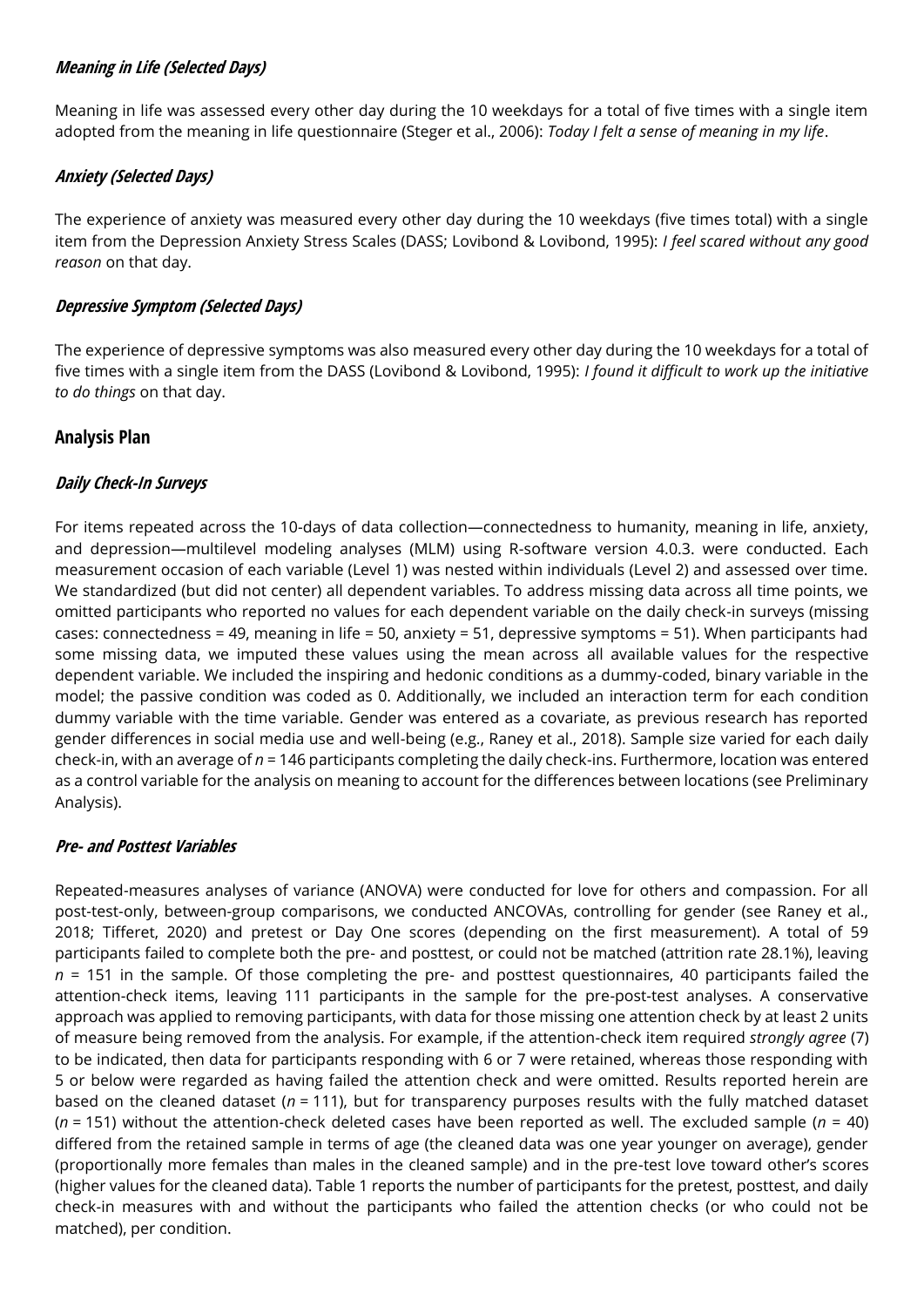#### **Effect Size Report**

Due to the varying sample sizes between conditions, and the relative smaller sample altogether (which can impact *p*-values), we followed Bowman's (2017) recommendation and interpret the data based on effect-size results. Based on previous studies examining active versus passive social media use and its impact on mental health, we regarded an effect size of partial  $\eta^2$  = .05 as a small and partial  $\eta^2$  = .20 as a medium effect (e.g., Meier & Reinecke, 2020; Vahedi & Zanella, 2021). Thus, even though an effect might be insignificant due to the small sample, if the magnitude of the effect is within the pre-determined range ( $\eta^2$  = .05–.20), then we contend that the results can be interpreted as meaningful. We encourage the reader to keep this approach in mind when interpreting the results.

**Table 1.** *Number of Participants per Condition who Completed the Pretest, Daily Check-in Measures, and Posttest, Including (a) Those who Failed the Pretest-Posttest Attention Checks or Whose Pre-Posttest Scores Could not be Matched, and (b) Those Who Passed the Attention Checks and Whose Pre-Posttest Data Could Be Matched, as Well as the Specific Measures Used in Each Assessment.*

| Condition | Pretest | Check-<br>in 1 | Check-<br>in 2 | Check-<br>in $3$ | Check-<br>in $4$ | in 5  | Check- Check-<br>in 6 | Check- Check-<br>in 7 | in 8  | Check-<br>in 9 | Check-<br>in 10 | Posttest |
|-----------|---------|----------------|----------------|------------------|------------------|-------|-----------------------|-----------------------|-------|----------------|-----------------|----------|
| Inspiring | 84/38   | 51/35          | 53/34          | 56/37            | 56/36            | 56/36 | 56/36                 | 56/37                 | 54/36 | 53/36          | 56/37           | 57/38    |
| Hedonic   | 80/50   | 56/47          | 55/46          | 57/48            | 54/46            | 54/47 | 54/48                 | 54/46                 | 58/50 | 56/48          | 53/46           | 58/50    |
| Passive   | 39/23   | 38/22          | 34/21          | 36/22            | 34/23            | 37/22 | 35/21                 | 39/23                 | 36/21 | 38/22          | 36/23           | 39/23    |
| Measures  |         |                |                |                  | 3                |       | 3                     |                       |       |                |                 |          |

*Note*. Sample sizes reflect (a)/(b); also, *n* is based on Compassion (pre-and posttest) and Connectedness (daily check-in) scores. Measures legend: 1 = *Compassion; Love toward Others;* 2 = *Connectedness, Meaning in Life;* 3 = *Connectedness, Anxiety, Depression.*

#### **Open Science Information**

Following open science best practices, we share supplemental materials for this project. Find condition instructions, participant retainment, condition manipulation check, and graphical representation for the MLM results on our Open Science Foundation (OSF) website: [https://osf.io/dnmjc/?view\\_only=5ad07a52a168431ba4bc90ee0561e6fd](https://osf.io/dnmjc/?view_only=5ad07a52a168431ba4bc90ee0561e6fd)

#### **Results**

#### **Preliminary Analyses**

The supplemental materials outline how participants in all conditions adhered to the instructions and either shared on the majority of days (active use conditions) or only browsed Facebook for most of the time (passive use condition). No differences between the two sites were observed on the outcome variables, except for the meaning in life (see also Table 3). Thus, except for meaning in life, the two location samples were collapsed for the analysis. Furthermore, the inspiring, hedonic, and passive conditions did not differ on the pretest variables or demographics; thus, we considered the random-assignment-to-condition procedure successful (see OSF for supplemental materials).

#### **Hypotheses Testing**

We predicted a change over time within the inspiring condition for the outcome variables connectedness (H1a), love for others (H1b), compassion (H1c), and meaning in life (H2). The multilevel model revealed no significant change over time for connectedness in the inspiring condition, leaving H1a unsupported (see Table 2).

For love for others, the repeated measures ANOVA revealed a nonsignificant but meaningful multivariate interaction as per a small effect size,  $F(2, 108) = 2.58$ ,  $p = .081$ , partial  $\eta^2 = .046$ . Simple effects analysis revealed a significant increase in love toward others,  $F(1, 108) = 5.68$ ,  $p = .019$ , partial  $\eta^2 = .050$ , between the pre- (*M = 4.47*, *SE* = 0.206) and posttest (*M* = 4.77, *SE* = 0.200) for the inspiring condition, but not for the other conditions, tentatively supporting H1b.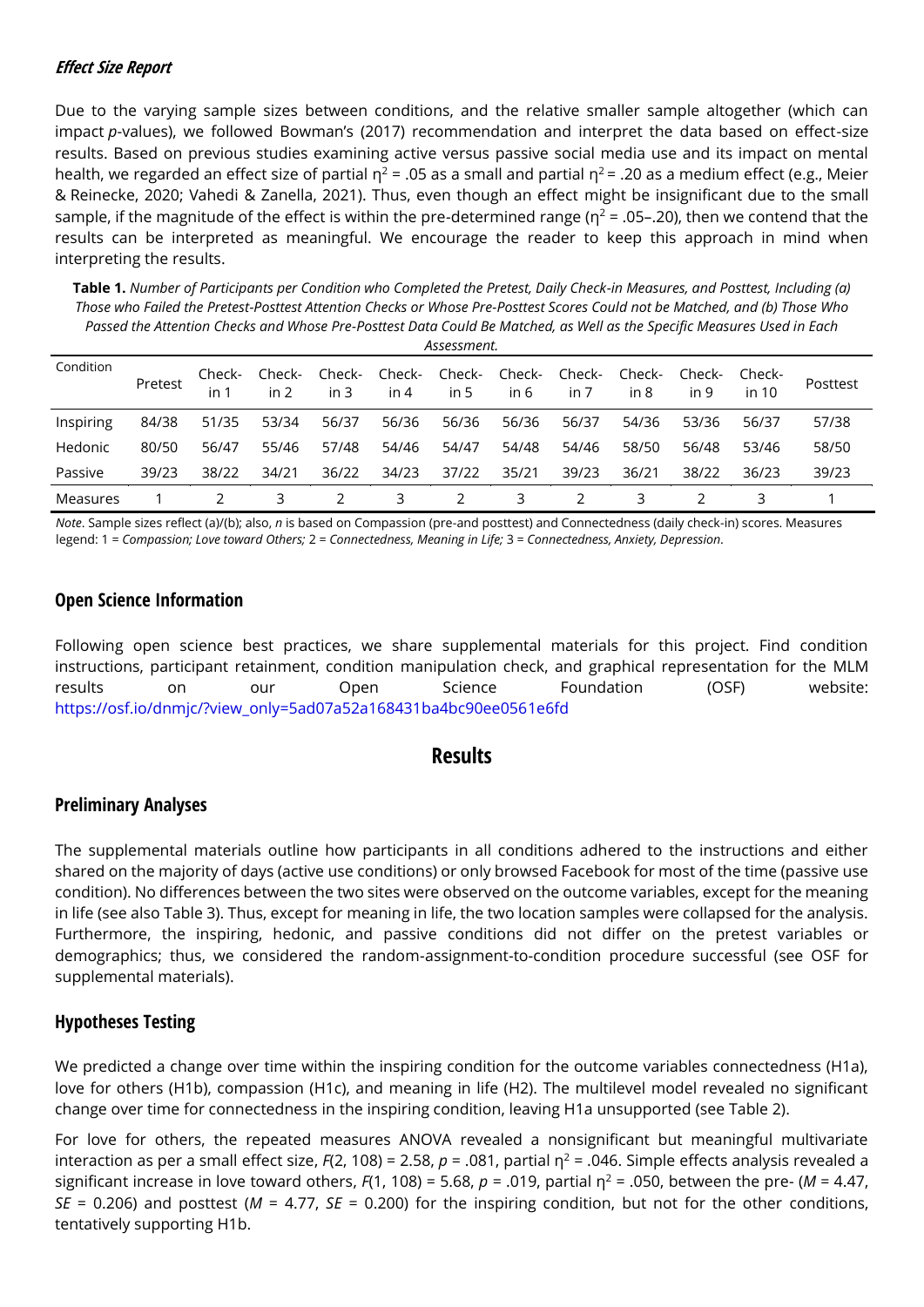For compassion, a repeated measures ANOVA revealed a meaningful (albeit nonsignificant) small effect interaction,  $F(2, 108) = 2.82$ ,  $p = .064$ , partial  $p^2 = .050$ . Simple effects analyses revealed a significant and meaningful increase from the pre- ( $M = 5.56$ ,  $SE = 0.160$ ) to the posttest ( $M = 5.90$ ,  $SE = 0.151$ ) in compassion for the inspiring condition,  $F(1, 108) = 8.27$ ,  $p = .005$ , partial  $p^2 = .070$ , but not the other conditions. Thus, H1c was also tentatively supported.

For meaning in life, the interaction effect was neither significant nor meaningful (per the effect size), leaving H2 unsupported (see Table 3). Hypothesis 3 predicted greater connectedness (H3a), love (H3b), compassion (H3c), and meaning in life (H3d) at the end of the study for participants in the inspiring (vs. the hedonic) conditions. H4 made the same predictions for the inspiring condition compared to the passive condition. Table 4 summarizes the statistical results. No significant or meaningful differences (per the effect sizes) were found between the inspiring and hedonic conditions for posttest connectedness, love, or meaning in life, leaving H3a, H3b, and H3d unsupported.

| Table 2. MLM Results With Perceived Connectedness as Outcome Variable. |          |                       |    |      |         |                        |    |      |                   |              |    |      |  |
|------------------------------------------------------------------------|----------|-----------------------|----|------|---------|------------------------|----|------|-------------------|--------------|----|------|--|
|                                                                        |          | <b>Baseline Model</b> |    |      |         | <b>Over-Time Model</b> |    |      | <b>Full Model</b> |              |    |      |  |
|                                                                        |          | 95% CI                |    |      |         | 95% CI                 |    |      |                   | 95% CI       |    |      |  |
| Predictors                                                             | b        | LB                    | UB | p    | b       | LB                     | UB | p    | b                 | <b>LB</b>    | UB | р    |  |
| <b>Fixed Effects</b>                                                   |          |                       |    |      |         |                        |    |      |                   |              |    |      |  |
| (Intercept)                                                            | $-0.004$ | $-0.14$ 0.13          |    | .950 | $-0.05$ | $-0.17$ 0.08           |    | .461 | $-0.21$           | $-0.57$ 0.16 |    | .265 |  |
| Time                                                                   |          |                       |    |      | 0.01    | $-0.01$ 0.02           |    | .266 | 0.003             | $-0.03$ 0.03 |    | .854 |  |
| Inspirational                                                          |          |                       |    |      |         |                        |    |      | $-0.16$           | $-0.47$ 0.16 |    | .326 |  |
| Hedonic                                                                |          |                       |    |      |         |                        |    |      | 0.03              | $-0.28$ 0.34 |    | .850 |  |
| Female                                                                 |          |                       |    |      |         |                        |    |      | 0.26              | $-0.04$ 0.57 |    | .089 |  |
| Time * Inspirational                                                   |          |                       |    |      |         |                        |    |      | $-0.01$           | $-0.05$ 0.02 |    | .493 |  |
| Time * Hedonic                                                         |          |                       |    |      |         |                        |    |      | 0.02              | $-0.01$ 0.06 |    | .175 |  |
| <b>Random Effects</b>                                                  |          |                       |    |      |         |                        |    |      |                   |              |    |      |  |
| Residual variance                                                      | .28      |                       |    |      | .25     |                        |    |      | .24               |              |    |      |  |
| Random intercept<br>variance                                           | .72      |                       |    |      | .46     |                        |    |      | .49               |              |    |      |  |
| Random slope<br>variance<br>Random slope-                              |          |                       |    |      | < 0.001 |                        |    |      | < .001            |              |    |      |  |
| intercept<br>correlation                                               |          |                       |    |      | .32     |                        |    |      | .35               |              |    |      |  |
| Intraclass-<br>correlation<br>coefficient                              | .72      |                       |    |      | .76     |                        |    |      | .77               |              |    |      |  |
| N                                                                      | 154      |                       |    |      | 154     |                        |    |      | 154               |              |    |      |  |
| Observations                                                           | 1,550    |                       |    |      | 1,550   |                        |    |      | 1,550             |              |    |      |  |
| Marginal $R^2$                                                         | < .001   |                       |    |      | < .001  |                        |    |      | .038              |              |    |      |  |
| Conditional R <sup>2</sup>                                             | .720     |                       |    |      | .755    |                        |    |      | .781              |              |    |      |  |

*Note.* Initial *n* = 203. We excluded participants with missing values across all time points from analysis, for the other participants we imputed data using the mean across all available time points. Time coded as continuous measure with range 1–10. Inspirational and hedonic condition included as dummy variables with inspirational/hedonic coded as 1 respectively, passive always coded as 0. Female participants coded as 1, others as 0. Results based on restricted maximum likelihood estimation. Observations were nested within participants, allowing for intercept to vary. The slope for time was allowed to vary.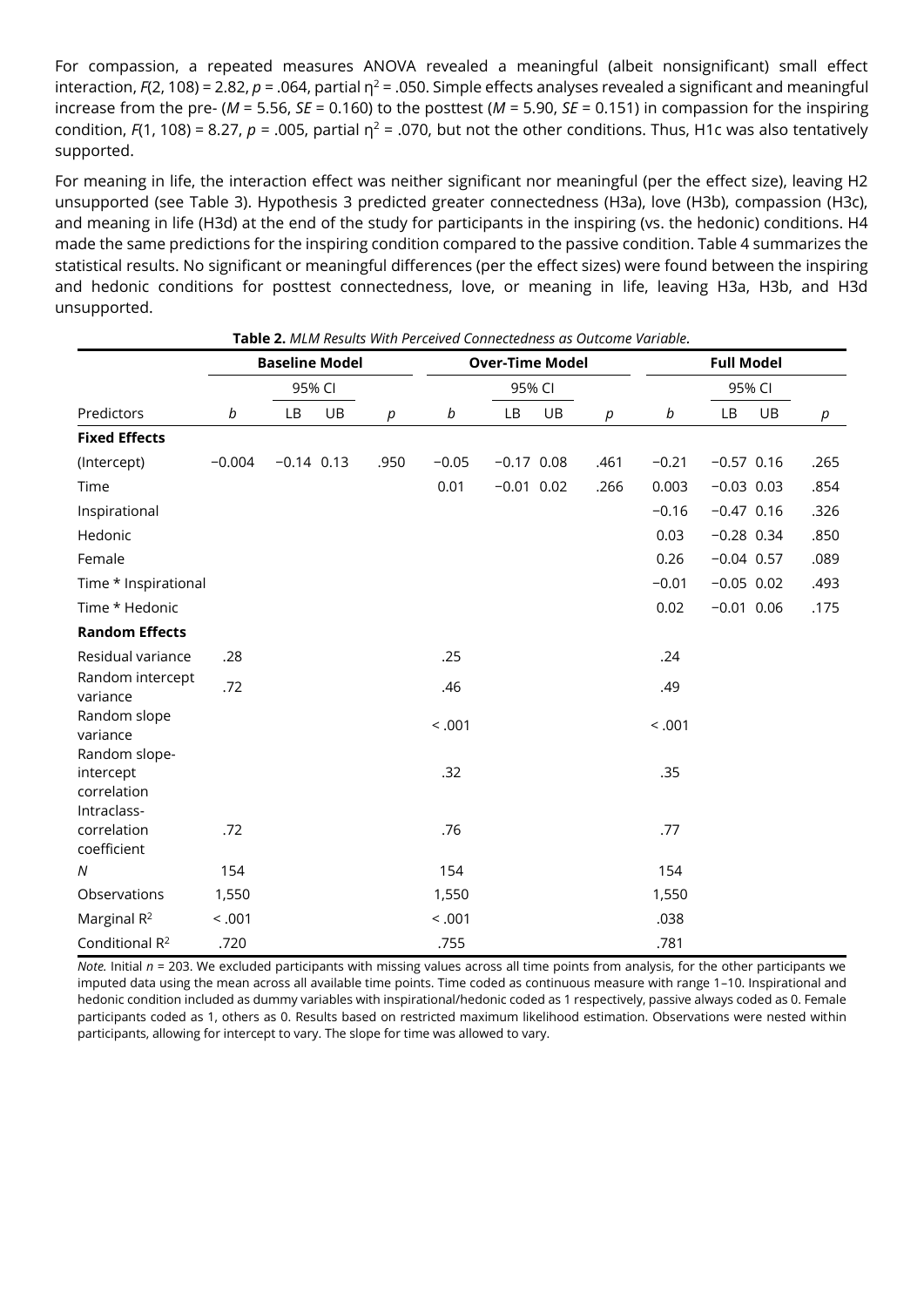|                                                          |          | <b>Baseline Model</b> |    |                  |         | <b>Over-Time Model</b> |    |                  | <b>Full Model</b> |              |               |      |  |
|----------------------------------------------------------|----------|-----------------------|----|------------------|---------|------------------------|----|------------------|-------------------|--------------|---------------|------|--|
|                                                          | 95% CI   |                       |    |                  |         | 95% CI                 |    | 95% CI           |                   |              |               |      |  |
| Predictors                                               | b        | LB                    | UB | $\boldsymbol{p}$ | b       | LB                     | UB | $\boldsymbol{p}$ | b                 | LB           | UB            | р    |  |
| <b>Fixed Effects</b>                                     |          |                       |    |                  |         |                        |    |                  |                   |              |               |      |  |
| (Intercept)                                              | $-0.003$ | $-0.13$ 0.12          |    | .961             | 0.66    | $0.10$ 1.21            |    | .020             | $-0.24$           | $-0.66$ 0.18 |               | .258 |  |
| Time                                                     |          |                       |    |                  | $-0.01$ | $-0.09$ 0.06           |    | .726             | $-0.01$           | $-0.09$ 0.06 |               | .735 |  |
| Browsing time (min)                                      |          |                       |    |                  | $-0.05$ | $-0.09 - 0.02$         |    | .006             |                   |              |               |      |  |
| Inspirational                                            |          |                       |    |                  |         |                        |    |                  | $-0.11$           | $-0.53$ 0.31 |               | .597 |  |
| Hedonic                                                  |          |                       |    |                  |         |                        |    |                  | $-0.03$           | $-0.45$ 0.38 |               | .882 |  |
| Female                                                   |          |                       |    |                  |         |                        |    |                  | 0.31              |              | $0.00$ $0.62$ | .049 |  |
| Location A                                               |          |                       |    |                  |         |                        |    |                  | $-0.28$           | $-0.58$ 0.02 |               | .067 |  |
| Time * Inspirational                                     |          |                       |    |                  |         |                        |    |                  | 0.08              | $-0.02$ 0.17 |               | .132 |  |
| Time * Hedonic                                           |          |                       |    |                  |         |                        |    |                  | 0.06              | $-0.03$ 0.16 |               | .201 |  |
| <b>Random Effects</b>                                    |          |                       |    |                  |         |                        |    |                  |                   |              |               |      |  |
| Residual variance                                        | .52      |                       |    |                  | .35     |                        |    |                  | .50               |              |               |      |  |
| Random intercept<br>variance                             | .49      |                       |    |                  | .58     |                        |    |                  | .42               |              |               |      |  |
| Random slope<br>variance                                 |          |                       |    |                  | .02     |                        |    |                  | .01               |              |               |      |  |
| Random slope-<br>intercept<br>correlation<br>Intraclass- |          |                       |    |                  | $-.37$  |                        |    |                  | .03               |              |               |      |  |
| correlation<br>coefficient                               | .48      |                       |    |                  | .61     |                        |    |                  | .49               |              |               |      |  |
| N                                                        | 153      |                       |    |                  | 36      |                        |    |                  | 153               |              |               |      |  |
| Observations                                             | 770      |                       |    |                  | 180     |                        |    |                  | 770               |              |               |      |  |
| Marginal R <sup>2</sup>                                  | < .001   |                       |    |                  | .119    |                        |    |                  | .041              |              |               |      |  |
| Conditional R <sup>2</sup>                               | 0.485    |                       |    |                  | .658    |                        |    |                  | .515              |              |               |      |  |

**Table 3.** *MLM Results With Meaning in Life as Outcome Variable.*

*Note.* Initial *n* = 203. We excluded participants with missing values across all time points from analysis, for the other participants we imputed data using the mean across all available time points. Time coded as continuous measure with range 1–5. Inspirational and hedonic condition included as dummy variables with inspirational/hedonic coded as 1 respectively, passive always coded as 0. Female participants coded as 1, others as 0. Location A coded as 1, Location B coded 0. Results based on restricted maximum likelihood estimation. Observations were nested within participants, allowing for intercept to vary. The slope for time was allowed to vary.

<sup>a</sup>To explore the potential confounding effect of browsing time, we included browsing time in minutes as a control variable on the individual-level in the time model. However, we only had 36 participants reporting browsing time, all of which were in the passive condition. Thus, because we ended up with a rank deficient fixed-effects model matrix in the full model we had to exclude browsing time as a control variable.

**Table 4.** *ANCOVA Results for Eudaimonic Well-Being Posttest Scores Controlling for Gender and*

| Day 1 or Pretest Scores.    |                       |                       |                              |      |      |               |  |  |  |  |  |
|-----------------------------|-----------------------|-----------------------|------------------------------|------|------|---------------|--|--|--|--|--|
|                             | Inspiring             | Hedonic               | Passive                      |      |      |               |  |  |  |  |  |
|                             | $(n = 38)$            | $(n = 50)$            | $(n = 23)$                   | F    | р    | partial $n^2$ |  |  |  |  |  |
|                             | $M_{\text{adi}}$ (SE) | $M_{\text{adi}}$ (SE) | $M_{\text{adi}}$ (SE)        |      |      |               |  |  |  |  |  |
| Connectedness with humanity | 4.25 (0.288)          | 4.12 (0.253)          | 4.15 (0.355)                 | 0.06 | .942 | .001          |  |  |  |  |  |
| Love toward others          | 4.88 (0.119)          | 4.69 (0.102)          | 4.52 (0.154)                 | 1.79 | .171 | .033          |  |  |  |  |  |
| Compassion                  | 5.98 $(0.108)^a$      | 5.62 $(0.092)^{b}$    | 5.86 $(0.138)$ <sup>ab</sup> | 3.46 | .035 | .062          |  |  |  |  |  |
| Meaning in life             | 4.69 (0.270)          | 4.35 (0.232)          | 4.01 (0.340)                 | 1.29 | .278 | .027          |  |  |  |  |  |

*Note*. df varies based on different sample sizes for daily measures versus post-test only assessment. Different superscripts within rows indicate significant differences between conditions at *p* < .05 for all significant models.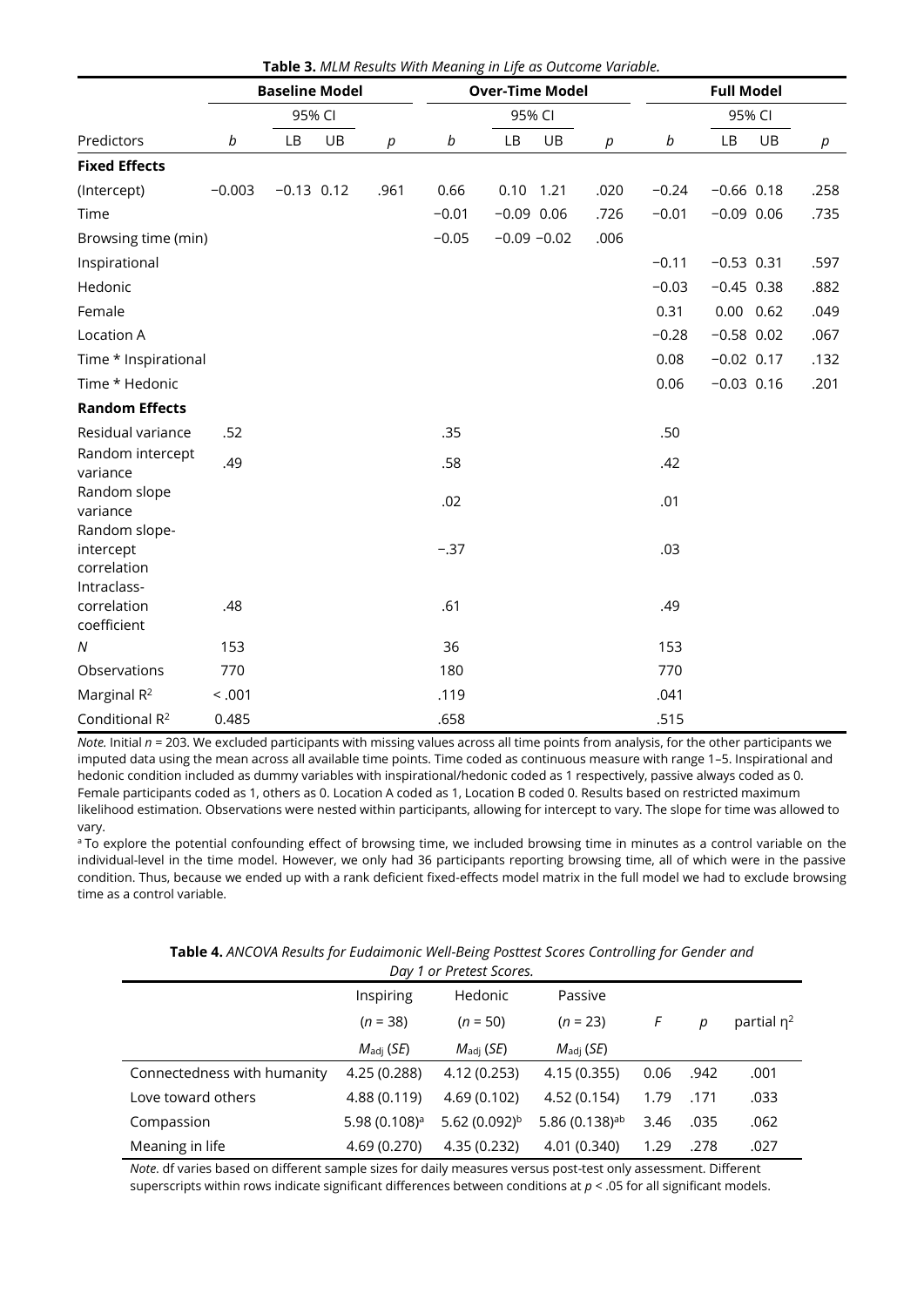However, participants in the inspiring condition experienced significantly more compassion (*M* = 5.98, *SE* = 0.108) at the end of the study than participants in the hedonic condition (*M* = 5.62, *SE* = 0.092), supporting H3c. We observed no significant differences between the inspiring and passive conditions on any outcome variable, leaving H4 unsupported. However, due to the low power within the conditions, we note that connectedness with humanity, love toward others, and meaning in life were descriptively higher for participants in the inspiring compared to the hedonic and passive condition.

Lastly, we predicted decreased levels of anxiety and depressive symptoms for the hedonic and inspiring condition over time (H5) and inquired about the same changes in the passive condition (RQ1). The analyses revealed no change over time in either condition for anxiety or depressive symptoms, leaving H5 unsupported (see Tables 5 and 6).

|                            |         | <b>Baseline Model</b> |    |        | <b>Table 5.</b> MEM Results With Anxiety as Outcome variable. | <b>Over-Time Model</b> |    |                  | <b>Full Model</b> |              |    |        |  |
|----------------------------|---------|-----------------------|----|--------|---------------------------------------------------------------|------------------------|----|------------------|-------------------|--------------|----|--------|--|
|                            | 95% CI  |                       |    |        | 95% CI                                                        |                        |    |                  |                   | 95% CI       |    |        |  |
| Predictors                 | b       | LB                    | UB | $\rho$ | $\it{b}$                                                      | LB                     | UB | $\boldsymbol{p}$ | b                 | <b>LB</b>    | UB | $\rho$ |  |
| <b>Fixed Effects</b>       |         |                       |    |        |                                                               |                        |    |                  |                   |              |    |        |  |
| (Intercept)                | < 0.001 | $-0.12$ 0.12          |    | .989   | 0.06                                                          | $-0.11$ 0.23           |    | .492             | 0.34              | $-0.55$ 1.23 |    | .457   |  |
| Time                       |         |                       |    |        | $-0.02$                                                       | $-0.06$ 0.02           |    | .355             | $-0.04$           | $-0.12$ 0.05 |    | .403   |  |
| Inspirational              |         |                       |    |        |                                                               |                        |    |                  | $-0.15$           | $-0.61$ 0.30 |    | .505   |  |
| Hedonic                    |         |                       |    |        |                                                               |                        |    |                  | $-0.08$           | $-0.53$ 0.37 |    | .719   |  |
| Female                     |         |                       |    |        |                                                               |                        |    |                  | 0.04              | $-0.26$ 0.35 |    | .788   |  |
| Time * Inspirational       |         |                       |    |        |                                                               |                        |    |                  | 0.03              | $-0.07$ 0.14 |    | .532   |  |
| Time * Hedonic             |         |                       |    |        |                                                               |                        |    |                  | 0.01              | $-0.10$ 0.12 |    | .858   |  |
| <b>Random Effects</b>      |         |                       |    |        |                                                               |                        |    |                  |                   |              |    |        |  |
| Residual variance          | .58     |                       |    |        | .55                                                           |                        |    |                  | .55               |              |    |        |  |
| Random intercept           | .43     |                       |    |        | .50                                                           |                        |    |                  | .52               |              |    |        |  |
| variance<br>Random slope   |         |                       |    |        |                                                               |                        |    |                  |                   |              |    |        |  |
| variance                   |         |                       |    |        | .01                                                           |                        |    |                  | .01               |              |    |        |  |
| Random slope-              |         |                       |    |        |                                                               |                        |    |                  |                   |              |    |        |  |
| intercept                  |         |                       |    |        | $-.38$                                                        |                        |    |                  | $-.39$            |              |    |        |  |
| correlation                |         |                       |    |        |                                                               |                        |    |                  |                   |              |    |        |  |
| Intraclass-<br>correlation | .42     |                       |    |        | .45                                                           |                        |    |                  | .46               |              |    |        |  |
| coefficient                |         |                       |    |        |                                                               |                        |    |                  |                   |              |    |        |  |
| ${\cal N}$                 | 152     |                       |    |        | 152                                                           |                        |    |                  | 152               |              |    |        |  |
| Observations               | 765     |                       |    |        | 765                                                           |                        |    |                  | 765               |              |    |        |  |
| Marginal $R^2$             | < .001  |                       |    |        | .001                                                          |                        |    |                  | .004              |              |    |        |  |
| Conditional $R^2$          | .425    |                       |    |        | .453                                                          |                        |    |                  | .464              |              |    |        |  |

**Table 5.** *MLM Results With Anxiety as Outcome Variable.*

*Note.* Initial *n* = 203. We excluded participants with missing values across all time points from analysis, for the other participants we imputed data using the mean across all available time points. Time coded as continuous measure with range 1–5. Inspirational and hedonic condition included as dummy variables with inspirational/hedonic coded as 1 respectively, passive always coded as 0. Female participants coded as 1, others as 0. Results based on restricted maximum likelihood estimation. Observations were nested within participants, allowing for intercept to vary. The slope for time was allowed to vary.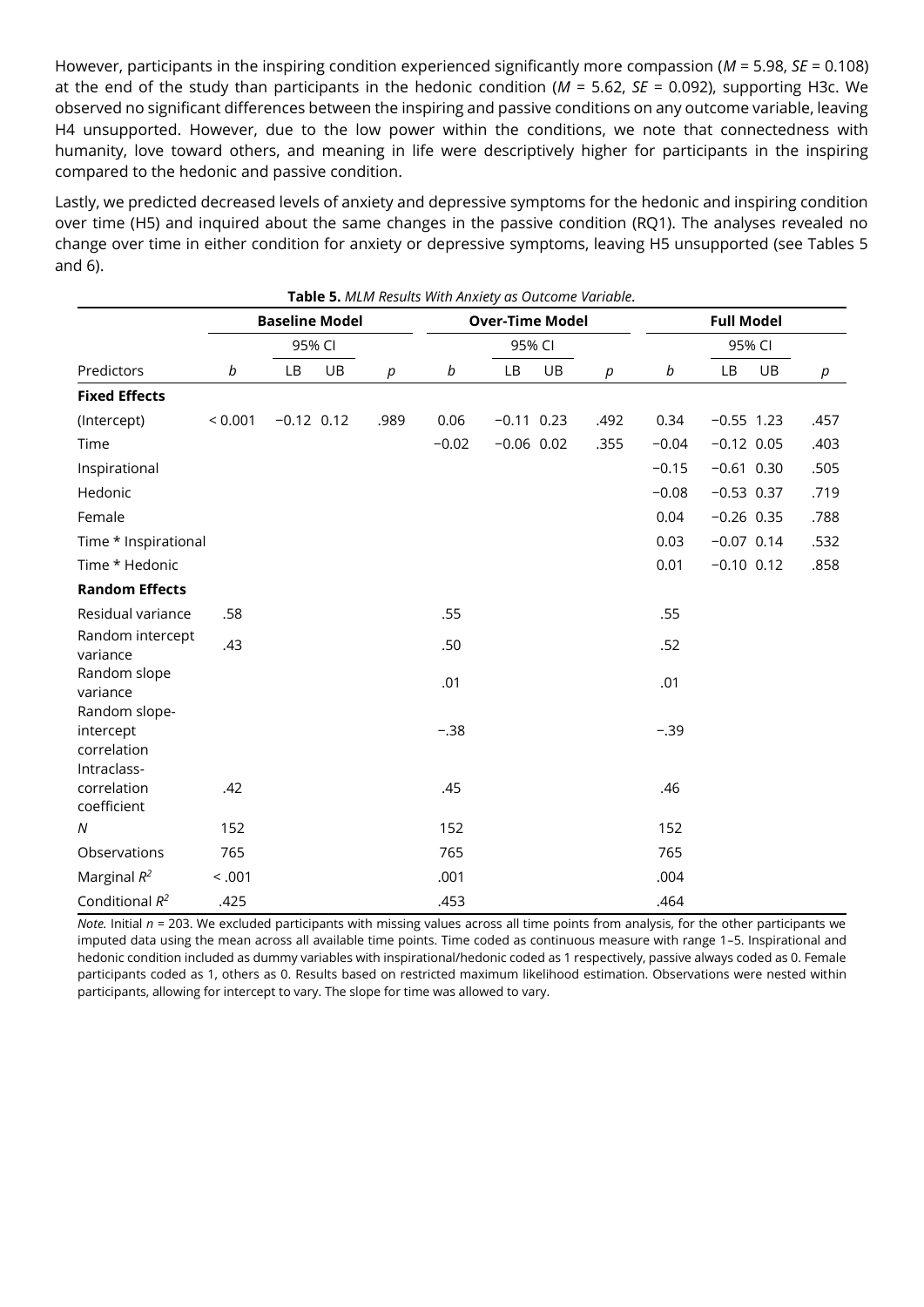|                                                          | <b>Baseline Model</b> |              |        |        |         | <b>Over-Time Model</b> |    |      | <b>Full Model</b> |              |        |        |  |
|----------------------------------------------------------|-----------------------|--------------|--------|--------|---------|------------------------|----|------|-------------------|--------------|--------|--------|--|
|                                                          |                       |              | 95% CI |        |         | 95% CI                 |    |      |                   |              | 95% CI |        |  |
| Predictors                                               | b                     | LB           | UB     | $\rho$ | b       | LB                     | UB | p    | b                 | LB           | UB     | $\rho$ |  |
| <b>Fixed Effects</b>                                     |                       |              |        |        |         |                        |    |      |                   |              |        |        |  |
| (Intercept)                                              | $-0.002$              | $-0.10$ 0.10 |        | .969   | 0.07    | $-0.12$ 0.25           |    | .467 | $-0.08$           | $-0.51$ 0.36 |        | .735   |  |
| Time                                                     |                       |              |        |        | $-0.02$ | $-0.07$ 0.03           |    | .350 | 0.00              | $-0.10$ 0.10 |        | .988   |  |
| Inspirational                                            |                       |              |        |        |         |                        |    |      | 0.19              | $-0.29$ 0.67 |        | .433   |  |
| Hedonic                                                  |                       |              |        |        |         |                        |    |      | 0.02              | $-0.46$ 0.50 |        | .921   |  |
| Female                                                   |                       |              |        |        |         |                        |    |      | 0.08              | $-0.17$ 0.32 |        | .544   |  |
| Time * Inspirational                                     |                       |              |        |        |         |                        |    |      | $-0.06$           | $-0.19$ 0.07 |        | .334   |  |
| Time * Hedonic                                           |                       |              |        |        |         |                        |    |      | < 0.001           | $-0.13$ 0.13 |        | .996   |  |
| <b>Random Effects</b>                                    |                       |              |        |        |         |                        |    |      |                   |              |        |        |  |
| Residual variance                                        | .76                   |              |        |        | .70     |                        |    |      | .70               |              |        |        |  |
| Random intercept<br>variance                             | .24                   |              |        |        | .55     |                        |    |      | .56               |              |        |        |  |
| Random slope<br>variance                                 |                       |              |        |        | .02     |                        |    |      | .02               |              |        |        |  |
| Random slope-<br>intercept<br>correlation<br>Intraclass- |                       |              |        |        | $-.74$  |                        |    |      | $-.75$            |              |        |        |  |
| correlation<br>coefficient                               | .24                   |              |        |        | .30     |                        |    |      | .30               |              |        |        |  |
| N                                                        | 152                   |              |        |        | 152     |                        |    |      | 152               |              |        |        |  |
| Observations                                             | 765                   |              |        |        | 765     |                        |    |      | 765               |              |        |        |  |
| Marginal $R^2$                                           | < .001                |              |        |        | .001    |                        |    |      | .004              |              |        |        |  |
| Conditional $R^2$                                        | .239                  |              |        |        | .299    |                        |    |      | .307              |              |        |        |  |

**Table 6.** *MLM Results With Depressive Symptoms as Outcome Variable.*

*Note*. Initial *n* = 203. We excluded participants with missing values across all time points from analysis, for the other participants we imputed data using the mean across all available time points. Time coded as continuous measure with range 1–5. Inspirational and hedonic condition included as dummy variables with inspirational/hedonic coded as 1 respectively, passive always coded as 0. Female participants coded as 1, others as 0. Results based on restricted maximum likelihood estimation. Observations were nested within participants allowing for intercept to vary. The slope for time was allowed to vary.

#### **Supplemental Analysis**

For transparency, the data for the pre- and posttests were reanalyzed with the larger, uncleaned sample (see OSF for detailed results). In contrast to H1b and H1c with the cleaned sample, a repeated measures ANOVA with the uncleaned sample revealed no significant (*p* < .05) or meaningful main or interaction effect for compassion or love toward others.

When analyzing H3 and H4 with the larger, uncleaned dataset, no significant differences were observed for any of the variables across groups, mirroring the analyses of the cleaned dataset, save for H3c (compassion was significantly higher in the inspiring condition than in the hedonic condition in the cleaned dataset).

# **Discussion**

The current 10-day longitudinal quasi-experiment applied an entertainment theory lens to the context of Facebook, exploring the effects of sharing inspiring content on eudaimonic well-being (levels of connectedness to humanity, love, compassion, presence of meaning) and mental health symptoms (anxiety, depression). Based on the social sharing of emotions framework (Bartsch, 2012; Peters et al., 2018) and self-effects over time (Valkenburg, 2017), we predicted enhanced eudaimonic well-being and improved mental health for participants who shared content they perceived as inspiring over time. The study is a first attempt to close the gap in the literature on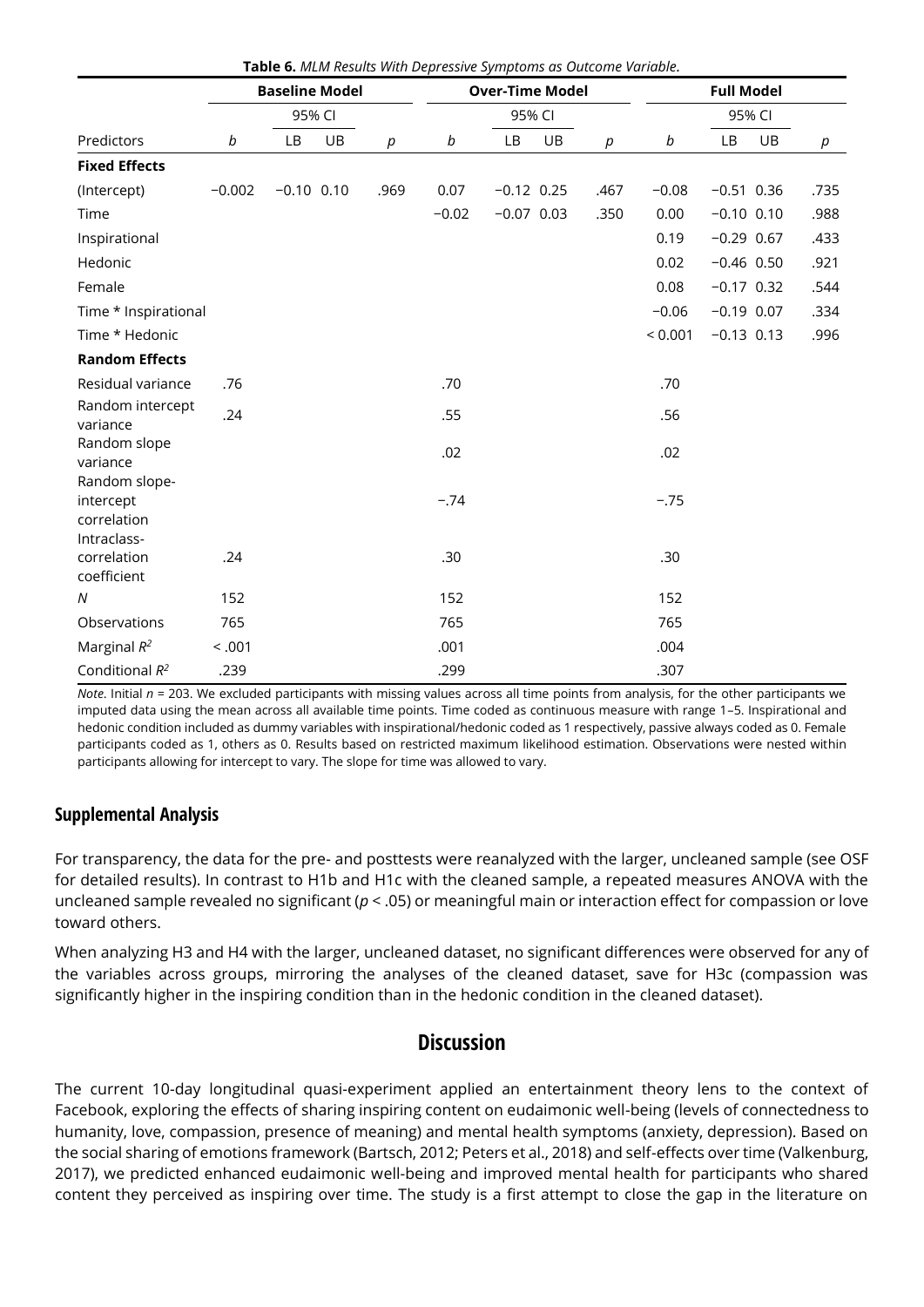analyzing the unique interaction usage type (active vs. passive) and content exposure (inspiring vs. hedonic) within the context of social media, applying the two-factor model of entertainment (Vorderer & Reinecke, 2015).

Given the small cell sizes per condition, we adopted Bowman's (2017) approach and interpreted marginally significant differences as (potentially) meaningful based on effect-size values, predetermined from past research. Using this approach, we contend that the results tentatively point to the power of purposefully searching for and sharing inspiring content on Facebook, as evidenced with several outward-oriented emotional effects. Over time, sharing inspiring content on Facebook led participants to experience a meaningful increase in love and compassion toward others (i.e., loving many people, finding it easy to trust others, noticing people who need help). Furthermore, participants in the inspiring condition experienced significantly more compassion over time (i.e., pre- to post) than individuals in the hedonic condition. This finding highlights the inherent differences between inspiring/eudaimonic and hedonic content previously discussed and observed (e.g., Oliver et al., 2018; Vorderer & Reinecke, 2015). These results also lend support to self-effects theories (Valkenburg, 2017). The sharing of content perceived as inspiring may over time reinforce a person's self-concept of being a compassionate person. It may further underline the unique role of social media's impact on identity development concerning the type of content we share. Although the sizes of the effects were small, they are noteworthy given that participants used Facebook in inspirational ways for only limited time intervals (i.e., five minutes per day). These findings demonstrate how even small changes in social media behaviors may benefit well-being.

Interestingly, compassion levels were similar between the active/inspiring and passive browsing conditions. Research has shown that passive social media use can produce an ambient awareness of social others (Levordashka & Utz, 2016), which in turn can increase levels of compassion toward others, regardless of the content people encountered. In the current study, it appears that passive users felt compassion more so (at least descriptively) than participants who shared hedonic content, with the latter perhaps only reinforcing humorous aspects of a participant's self-concept over time.

Contrary to our expectations, we found no changes over time in connectedness to humanity for participants in the inspiring condition. The presence of meaning in life trended higher for the inspiring condition, but the effect was neither significant nor meaningful (per effect size). It is possible that finding and sharing inspiring content on Facebook for only five minutes a day may simply not be enough to impact a person's end-of-day experience of meaningfulness or connectedness, even over time. Myriad factors and situations throughout the day can influence such evaluations, overshadowing any momentary shifts in meaning and connectedness from Facebook use. However, it is noteworthy that Facebook use for short amounts of time per day also seems not to take away from a broader feeling of connection to humanity over time or meaning in life. Future studies could apply an Ecological Momentary Assessment (EMA) protocol, allowing us to observe immediate experiences from social media use to investigate these issues further.

Furthermore, we did not observe significant or meaningful post-study differences in connectedness, love, or meaning in life between conditions. However, descriptively, the results trended in the expected direction of enhanced effects for the inspiring condition in all outcome variables. Perhaps strengthening the statistical power in each condition might yield significant effects. Furthermore, previous research has emphasized the importance of self-transcendent emotional responses from media as a necessary predictor of connectedness and altruism responses (Janicke & Oliver, 2017; Krämer et al., 2017; Neubaum et al., 2020). Thus, it stands to reason that Facebook consumption may only lead to eudaimonic well-being effects *if* participants experience a sense of gratitude, elevation, inspiration, or hope when using the platform either actively or passively. We encourage future research to assess self-transcendent emotions as a response to engagement with inspiring social media in situ and investigate its role in predicting subsequent eudaimonic well-being effects.

Further, neither active nor passive use of Facebook affected symptoms of anxiety or depression over time. The broaden-and-build framework (Fredrickson, 2001; Garland et al., 2010) would suggest that symptomatology should decrease over time for participants in the hedonic and inspiring Facebook posting conditions, as the repeated experience of positive emotions from both content types should be beneficial. Nevertheless, the null findings may be explained by the limited amount of time spent on Facebook interacting with that content in the study. That is, five minutes per day spent engaging with inspiring or hedonic content may simply not be enough time to sufficiently increase positive emotions to affect depressive or anxiety symptoms. Future studies could explore the effects of specific content sharing for the equivalent time a person generally spends on social media sites to enhance ecological validity and treatment strengths. Regardless, the good news is that the study's required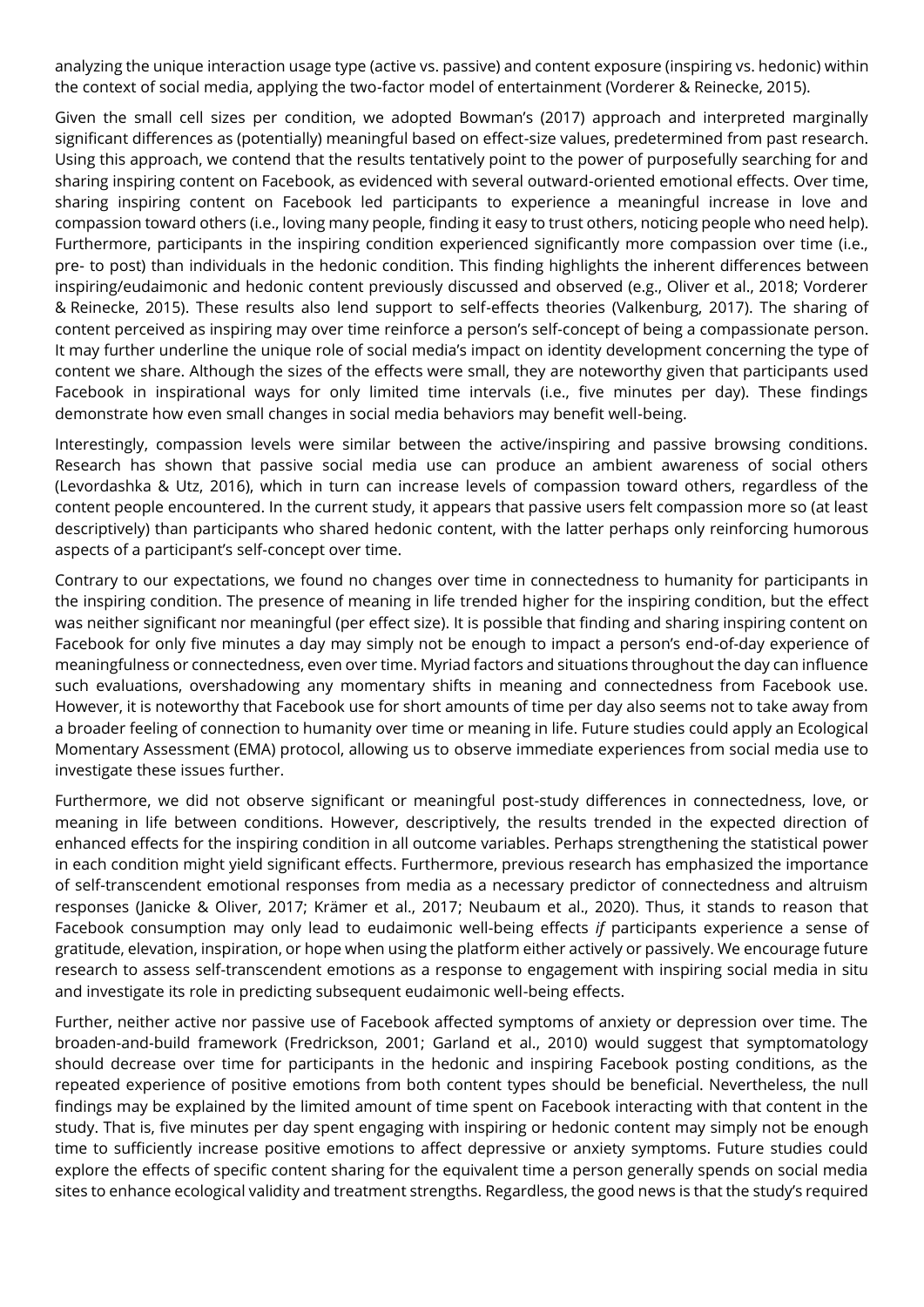Facebook use did not *negatively* affect anxiety and depressive moods, as observed in previous studies (e.g., Burnell et al., 2019).

More broadly, the current study extends previous active-use research, which has generally ignored the effects of specific content characteristics (e.g., Burke et al., 2010). The study indicates that content certainly plays a role in evaluating mental-health effects, though it should not be regarded in isolation. How users interact with the content (i.e., liking, commenting) could further impact the effects of the content. For example, more costly interactive behavior (i.e., commenting vs. liking) might increase the experience from the type of content consumed. To explain: Well-being may be *increased* when a person interacts in a costly way (e.g., commenting) with inspiring or otherwise positively perceived content (for example, through an increase in social capital; Verduyn et al., 2017), but well-being could also be *decreased* (and psychopathology increased) when the interaction involves negative content (e.g., appearance-focused posts; Holland & Tiggemann, 2016). Future research could explore these interaction effects further.

In addition, the study supports the notion that the *active use = good* and *passive use = bad* distinction is too simplified (see also Trifiro & Gerson, 2019). Browsing Facebook for five (additional) minutes per day did not impact depression or anxiety positively or negatively. Some research points toward a threshold of time spent on different media platforms that leaves one with neither positive nor negative mental-health effects (e.g., Hao, 2017; Przybylski & Weinstein, 2017). In addition, whether browsing behavior leads to a negative or positive impact on mental-health depends on the personalized news feed to which a social media user is exposed. These differential mental health effects highlight the need to further investigate what content young adults who experience anxiety and depression are exposed to when using social media. Sharing Facebook content perceived to be moving, touching, and inspiring seems to provide immediate benefits for people's feelings of love and compassion over time.

Despite the insights gained, we should note several limitations of the current study. First, notwithstanding the benefits of a longitudinal quasi-experimental design, the daily time spent on Facebook in each condition was very small to elicit a pronounced effect, as alluded to above. Given that young adults spend three hours per day on average across various social media platforms (Georgiev, 2021), future research should consider increasing the required time spent on the platform to boost treatment strength.

Second, the quasi-experimental nature of the study could not control all threats to internal validity. A pure experimental design where people browse or interact with a mock-up social media site could increase internal validity in future studies. However, our project yields ecological validity by having people use their own Facebook feeds to search for content. Although this design allows for more appropriate generalizations of the results, it also weakened our condition manipulation. We could not (nor did we attempt to) control the participants' overall use of Facebook across the two weeks of the study. Individuals in the inspiration condition likely encountered disturbing or negative posts on their Facebook newsfeeds over the course of the two weeks, and persons in the passive use condition perhaps shared inspiring content. The content conditions (active vs. passive, inspiring vs. hedonic) only applied to the specific instructions associated with the study. Participants were free to use Facebook and other social media sites as they wanted across the two weeks. This methodological decision—though made to increase ecological validity—quite possibly led to an attenuation of expected effects due to the condition assignments.

Additionally, because inspiration is highly idiosyncratic (Klimmt, 2011), it was impossible to control whether the content participants in the inspiring condition shared was "actually" inspiring. Although a content analysis of the shared posts (see Footnote 3) or manipulation checks to measure participants' levels of inspiration from the posts they shared might partially resolve this problem in future studies, those data are either unavailable or were not collected. Nevertheless, we contend that our condition manipulation was successful based on previous research that clearly shows a difference in people's experiences of, for instance, recalling inspiring or hedonic media content from the past (i.e., Janicke et al., 2018; Janicke & Oliver, 2017). Ultimately, though, replicating this study with an actual experimental design is warranted, which also could eliminate any problems resulting from the later addition of the passive condition.

Fourth, the study admittedly relied upon a small sample, with unequal sizes in each condition, making it more difficult to detect significant effects. Longitudinal studies, of course, are notoriously difficult to conduct due to issue of attrition or costs. However, as the supplemental analyses point out, we find more differences in the groups in the cleaned than uncleaned dataset. In line with previous research (i.e., Kam & Chan, 2018), inattentive responses attenuated some of the differences that became apparent in the cleaned data set. Thus, our data, even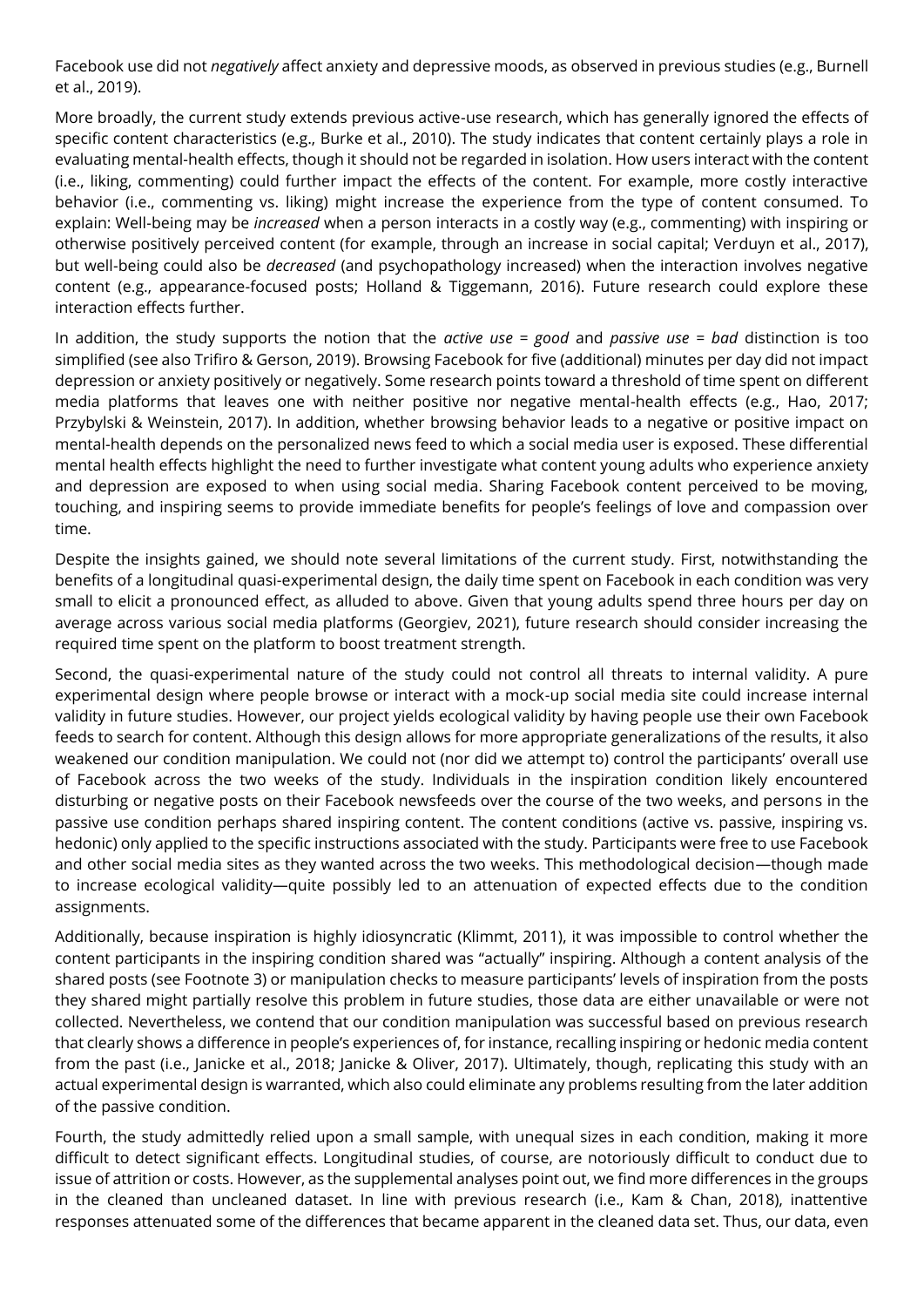from a small sample, indicates tentative support for several of our hypotheses. Still, replications with a larger sample are needed and results should be interpreted with caution.

Fifth, at the time of data collection, young adults were actually spending more time on Instagram than Facebook (Janicke et al., 2018). Consequently, participant attitudes toward Facebook, in general, may have undermined the treatment strength. Previous research indicates that young adults feel inspired when they see beautiful nature content and engage in assimilative comparison on Instagram (Meier et al., 2020). Future research could explore how finding and sharing inspiring posts on Instagram, Snapchat, or TikTok leads to feelings of self-transcendence and outward-oriented eudaimonic well-being effects (i.e., connectedness, prosociality).

Moreover, the study focused only on sharing and tagging of content. It thus did not consider the interpersonal interactions (Clark et al., 2018) people engage in regularly on Facebook or other people's interactions with the content (comments, likes) they consumed or shared. These, interactions, of course, can also contribute to eudaimonic well-being effects and decreases in mental health symptoms. Future research should consider the social affordances of social media more prominently.

Lastly, the sample was predominantly female and White, limiting generalizability.

#### **Conclusion**

In conclusion, this study was a first attempt to explore the usage type and content interaction on Facebook from an entertainment theory lens on mental-health and well-being effects, an area that has received scant attention in social media research to date (for exceptions, see Janicke et al., 2018; Meier et al., 2020; Rieger & Klimmt, 2019). Practically speaking, this is important because the content people interact with on social media can be easily manipulated. We hope future research will continue to explore the complex nature of social media's effects on mental health.

# **Footnotes**

 $1$  Only a subset of variables from this project were analyzed for this manuscript. The other variables assessed in this study are reported elsewhere and can be shared by the lead author upon request.

<sup>2</sup>Due to privacy changes in Facebook the researchers are no longer able to access the Facebook Group pages with their respective content posts for follow-up analyses.

<sup>3</sup>The control group was added later to avoid treatment diffusion between the participants. The same protocols used in the treatment conditions were used with the control group. One individual in the control group had participated in a treatment group; those data were deleted from the sample.

# **Acknowledgement**

The authors disclosed receipt of the following financial support for the research, authorship, and/or publication of this article: This work was supported by the John Templeton Foundation [grant number 55826]. The opinions expressed in this publication are those of the authors and do not necessarily reflect the views of the John Templeton Foundation.

# **Conflict of Interest**

The Authors declare that there is no conflict of interest.

# **References**

Bartsch, A. (2012). Emotional gratification in entertainment experience. Why viewers of movies and television series find it rewarding to experience emotions. *Media Psychology, 15*(3), 267–302. <https://doi.org/10.1080/15213269.2012.693811>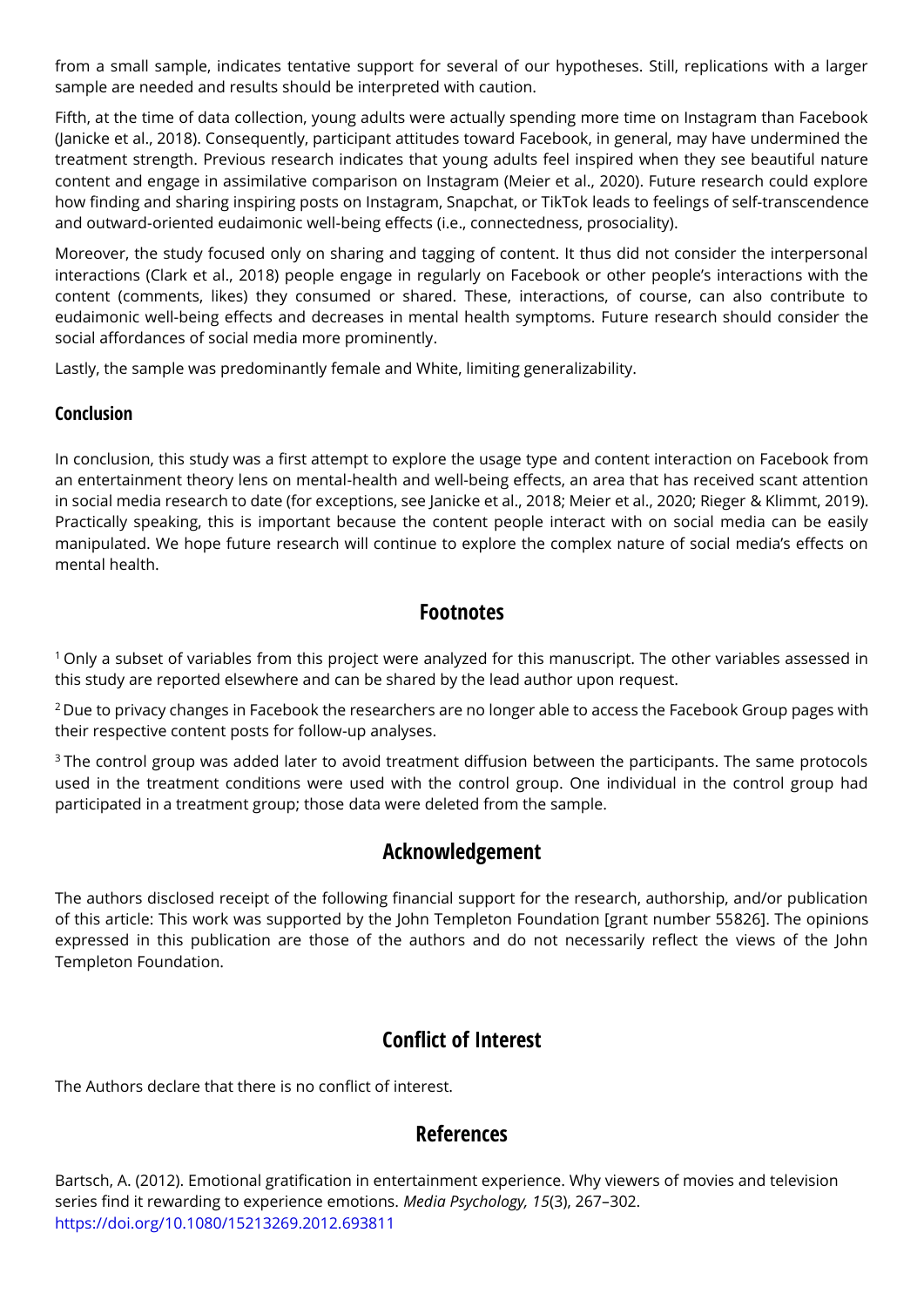Bartsch, A., Kalch, A., & Oliver, M. B. (2014). Moved to think: The role of emotional media experiences in stimulating reflective thoughts*. Journal of Media Psychology, 26*(3), 125–140. [https://doi.org/10.1027/1864-](https://doi.org/10.1027/1864-1105/a000118) [1105/a000118](https://doi.org/10.1027/1864-1105/a000118)

Bartsch, A., Oliver, M. B., Nitsch, C., & Scherr, S. (2018). Inspired by the Paralympics: Effects of empathy on audience interest in para-sports and on the destigmatization of persons with disabilities. *Communication Research, 45*(4), 525–553.<https://doi.org/10.1177/0093650215626984>

Bazarova, N. N., Choi, Y. H., Schwanda Sosik, V., Cosley, D., & Whitlock, J. (2015). Social sharing of emotions on Facebook: Channel differences, satisfaction, and replies. In *Proceedings of the 18th ACM Conference on Computer Supported Cooperative Work & Social Computing* (pp. 154–164). ACM.<https://doi.org/10.1145/2675133.2675297>

Beyens, I., Pouwels, J. L., van Driel, I. I., Keijsers, L., & Valkenburg, P. M. (2020). The effect of social media on wellbeing differs from adolescent to adolescent. *Scientific Reports*, *10*(1), 1–11. [https://doi.org/10.1038/s41598-020-](https://doi.org/10.1038/s41598-020-67727-7) [67727-7](https://doi.org/10.1038/s41598-020-67727-7)

Bowman, N. D. (2017). The importance of effect size reporting in Communication Research Reports. *Communication Research Reports*, *34*(3), 187–190.<https://doi.org/10.1080/08824096.2017.1353338>

Burke, M., Kraut, R., & Marlow, C. (2011). Social capital on Facebook: Differentiating uses and users. In *Proceedings of the SIGCHI Conference on Human Factors in Computing Systems* (pp. 571–580). ACM. <https://doi.org/10.1145/1978942.1979023>

Burke, M., Marlow, C., & Lento, T. (2010). Social network activity and social well-being. In *Proceedings of the SIGCHI Conference on Human Factors in Computing Systems* (pp. 1909–1912). ACM. <https://doi.org/10.1145/1753326.1753613>

Burnell, K., George, M. J., Vollet, J. W., Ehrenreich, S. E., & Underwood, M. K. (2019). Passive social networking site use and well-being: The mediating roles of social comparison and the fear of missing out. *Cyberpsychology: Journal of Psychosocial Research on Cyberspace, 13*(3), Article 5[.](%20) [https://doi.org/10.5817/CP2019-3-5](%20)

Choi, M., & Toma, C. L. (2014). Social sharing through interpersonal media: Patterns and effects on emotional well-being. *Computers in Human Behavior, 36*, 530–541.<https://doi.org/10.1016/j.chb.2014.04.026>

Clark, J. L., Algoe, S. B., & Green, M. C. (2018). Social network sites and well-being: The role of social connection. *Current Directions in Psychological Science, 27*(1), 32–37. <https://doi.org/10.1177/0963721417730833>

Clayton, R. B., Osborne, R. E., Miller, B. K., & Oberle, C. D. (2013). Loneliness, anxiousness, and substance use as predictors of Facebook use. *Computers in Human Behavior*, *29*(3), 687–693. <https://doi.org/10.1016/j.chb.2012.12.002>

Clayton, R. B., Raney, A. A., Oliver, M. B., Neumann, D., Janicke-Bowles, S. H., & Dale, K. R. (2021). Feeling transcendent? Measuring psychophysiological responses to self-transcendent media content. *Media Psychology*, *24*(3), 359–384[. https://doi.org/10.1080/15213269.2019.1700135](https://doi.org/10.1080/15213269.2019.1700135)

Dale, K. R., Raney, A. A., Janicke, S. H., Sanders, M. S., & Oliver, M. B. (2017). Youtube for good: A content analysis and examination of elicitors of self-transcendent media. *Journal of Communication, 67*(6), 897–919[.](http://onlinelibrary.wiley.com/doi/10.1111/jcom.12333/full) https://doi.org[/10.1111/jcom.12333](https://doi.org/10.1111/jcom.12333)

Domahidi, E. (2018). The associations between online media use and users' perceived social resources: A metaanalysis. *Journal of Computer Mediated Communication*, *23*(4), 181–200. <https://doi.org/10.1093/jcmc/zmy007>

Escobar-Viera, C. G., Shensa, A., Bowman, N. D., Sidani, J. E., Knight, J., Jammarces, A. E., & Primack, B. A. (2018). Passive and active social media use and depressive symptoms among United States adults. *Cyberpsychology, Behavior, and Social Networking*, *21*(7), 437–443.<https://doi.org/10.1089/cyber.2017.0668>

Fredrickson, B. L. (2001). The role of positive emotions in positive psychology: The broaden-and-build theory of positive emotions. *American Psychologist, 56*(3), 218–226.<https://doi.org/10.1037/0003-066X.56.3.218>

Fredrickson, B. L., Cohn, M. A., Coffey, K. A., Pek, J., & Finkel, S. M. (2008). Open hearts build lives: Positive emotions, induced through loving-kindness meditation, build consequential personal resources. *Journal of Personality and Social Psychology*, *95*(5), 1045–1062.<https://doi.org/10.1037/a0013262>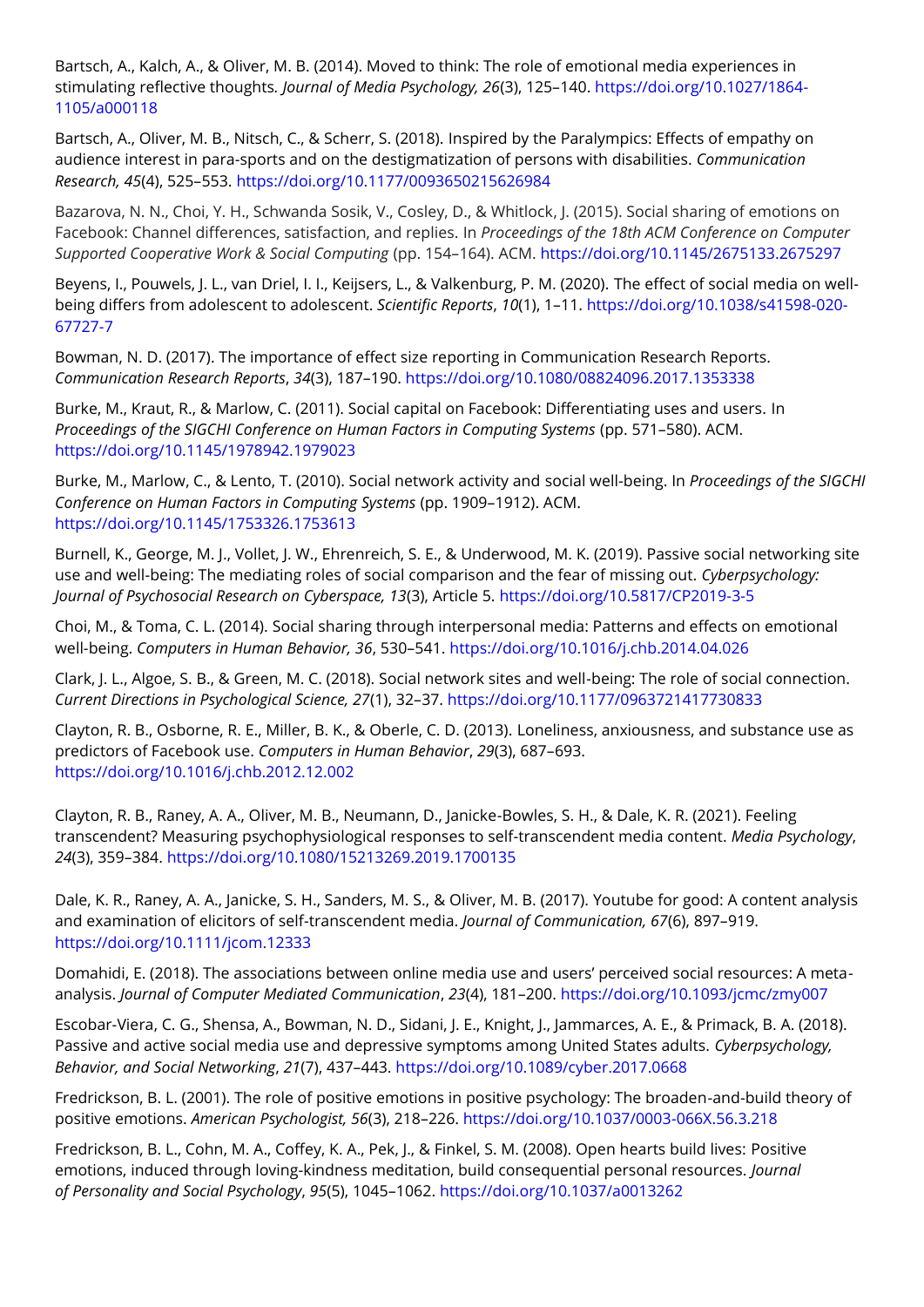Garland, E. L., Fredrickson, B., Kring, A. M., Johnson, D. P., Meyer, P. S., & Penn, D. L. (2010). Upward spirals of positive emotions counter downward spirals of negativity: Insights from the broaden-and-build theory and affective neuroscience on the treatment of emotion dysfunctions and deficits in psychopathology. *Clinical Psychology Review*, *30*(7), 849–864.<https://doi.org/10.1016/j.cpr.2010.03.002>

Georgiev, D. (2022, March 14). How much time do people spend on social media? [63+ facts to like, share and comment]. *Review42.* [https://review42.com/resources/how-much-time-do-people-spend-on-social-media/](https://review42.com/how-much-time-do-people-spend-on-social-media/#:~:text=16%2D24%2Dyear%2Dolds,to%20be%20on%20social%20media)

Hao, K. (2017, September 8). Your apps are making you miserable. *Quartz*. [https://qz.com/1050338/your-apps](https://qz.com/1050338/your-apps-are-making-you-miserable/)[are-making-you-miserable/](https://qz.com/1050338/your-apps-are-making-you-miserable/)

Holland, G., & Tiggemann, M. (2016). A systematic review of the impact of the use of social networking sites on body image and disordered eating outcomes. *Body Image*, *17*, 100–110. <https://doi.org/10.1016/j.bodyim.2016.02.008>

Janicke, S. H. & Oliver, M. B. (2017). The relationship between elevation, connectedness, and compassionate love in meaningful films. *Psychology of Popular Media Culture, 6*(3), 274–289. [https://doi.org/10.1037/ppm0000105](http://psycnet.apa.org/doi/10.1037/ppm0000105)

Janicke, S. H., Narajan, A., & Seng, A. (2018). Social media for good? A survey on millennials' inspirational social media use. *The Journal of Social Media in Society, 7*(2), 120–140*[.](%20)* <http://thejsms.org/index.php/TSMRI/article/view/381>

Kam, C. C. S., & Chan, G. H. H. (2018). Examination of the validity of instructed response items in identifying careless respondents. *Personality and Individual Differences*, *129*, 83–87. <https://doi.org/10.1016/j.paid.2018.03.022>

Klimmt, C. (2011). Media psychology and complex modes of entertainment experiences. *Journal of Media Psychology: Theories, Methods, and Applications, 23*(1), 34–38.<https://doi.org/10.1027/1864-1105/a000030>

Kramer, A. D., Guillory, J. E., & Hancock, J. T. (2014). Experimental evidence of massive-scale emotional contagion through social networks. *Proceedings of the National Academy of Sciences*, *111*(24), 8788–8790. <https://doi.org/10.1073/pnas.1320040111>

Krämer, N., Eimler, S. C., Neubaum, G., Winter, S., Rösner, L., & Oliver, M. B. (2017). Broadcasting one world: How watching online videos can elicit elevation and reduce stereotypes. *New Media & Society, 19*(9), 1349–1368[.](https://doi.org/10.1177%2F1461444816639963) <https://doi.org/10.1177/1461444816639963>

Levordashka, A., & Utz, S. (2016). Ambient awareness: From random noise to digital closeness in online social networks. *Computers in Human Behavior*, *60*, 147–154.<https://doi.org/10.1016/j.chb.2016.02.037>

Lovibond, P. F., & Lovibond, S. H. (1995). The structure of negative emotional states: Comparison of the Depression Anxiety Stress Scales (DASS) with the Beck Depression and Anxiety Inventories. *Behaviour Research and Therapy, 33*(3), 335–343. [https://doi.org/10.1016/0005-7967\(94\)00075-U](https://doi.org/10.1016/0005-7967(94)00075-U)

Meier, A., & Reinecke, L. (2021). Computer-mediated communication, social media, and mental health: A conceptual and empirical meta-review. *Communication Research*, *48*(8), 1182–1209. <https://doi.org/10.1177/0093650220958224>

Meier, A., Gilbert, A., Börner, S., & Possler, D. (2020). Instagram inspiration: How upward comparison on social network sites can contribute to well-being. *Journal of Communication*, *70*(5), 721–743. <https://doi.org/10.1093/joc/jqaa025>

Neubaum, G., Krämer, N. C., & Alt, K. (2020). Psychological effects of repeated exposure to elevating entertainment: An experiment over the period of 6 weeks. *Psychology of Popular Media*, *9*(2), 194–207. <https://doi.org/10.1037/ppm0000235>

Oliver, M. B., & Bartsch, A. (2011). Appreciation of entertainment: The importance of meaningfulness via virtue and wisdom. *Journal of Media Psychology: Theories, Methods, and Applications, 23*(1), 29–33. <https://doi.org/10.1027/1864-1105/a000029>

Oliver, M. B., & Raney, A. A. (2011). Entertainment as pleasurable and meaningful: Identifying hedonic and eudaimonic motivations for entertainment consumption. *Journal of Communication*, *61*(5), 984–1004. <https://doi.org/10.1111/j.1460-2466.2011.01585.x>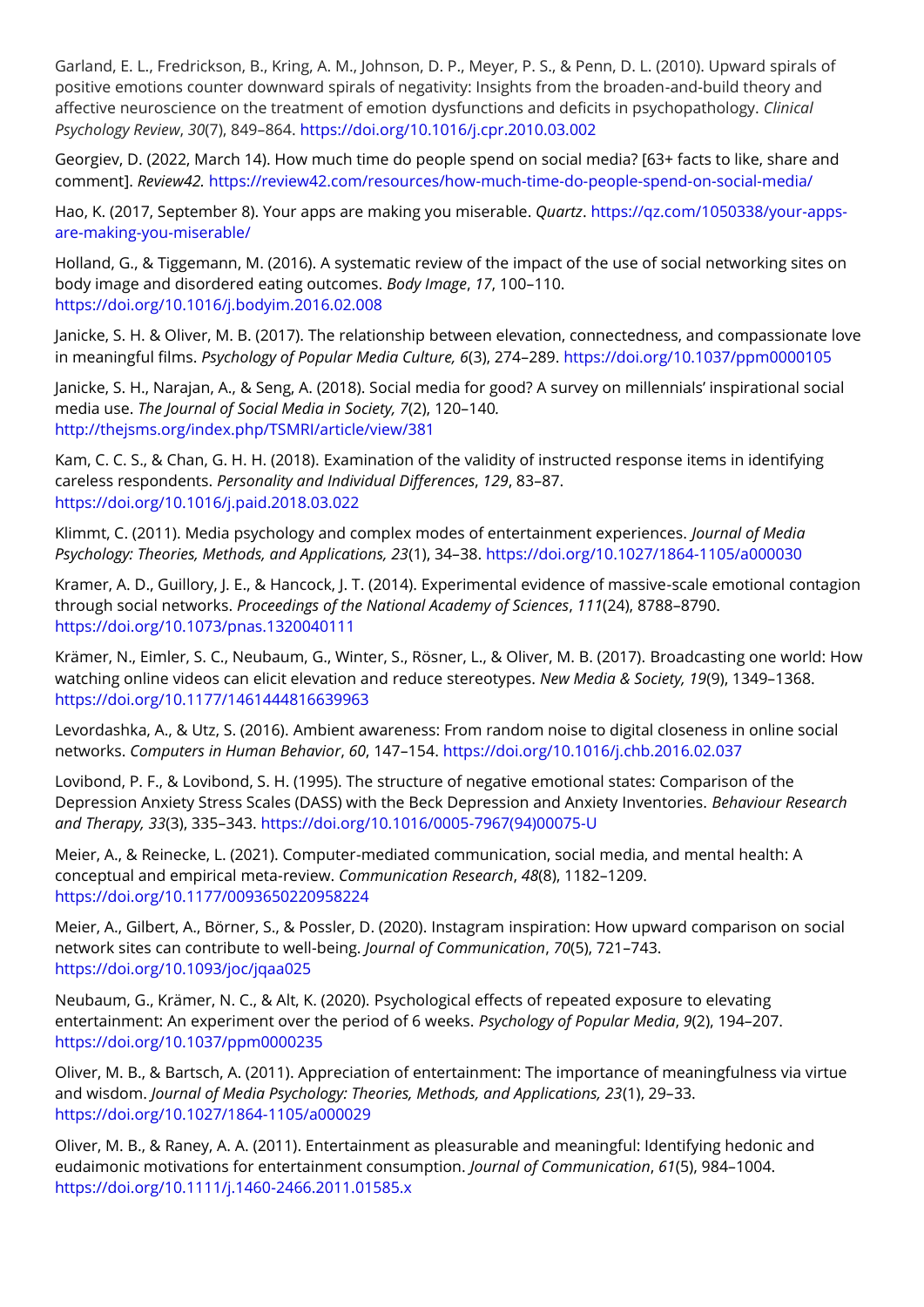Oliver, M. B., Hartmann, T., & Woolley, J. K. (2012). Elevation in response to entertainment portrayals of moral virtue. *Human Communication Research, 38*(3), 360–378.<https://doi.org/10.1111/j.1468-2958.2012.01427.x>

Oliver, M. B., Kim, K., Hoewe, J., Chung, M.-Y., Ash, E., Woolley, J. K., & Shade, D. D. (2015). Media-induced elevation as a means of enhancing feelings of intergroup connectedness. *Journal of Social Issues, 71*(1), 106–122. <https://doi.org/10.1111/josi.12099>

Oliver, M. B., Raney, A. A., Slater, M. D., Appel, M., Hartmann, T., Bartsch, A., Schneider, F., Janicke-Bowles, S. H., Krämer, N., Mares, M.-L., Vorderer, P., Rieger, D., Dale, K. R., & Das, E. (2018). Self-transcendent media experiences: Taking meaningful media to a higher level. *Journal of Communication, 68*(2), 380–389*.*  <https://doi.org/10.1093/joc/jqx020>

Orben, A. C., & Dunbar, R. I. M. (2017). Social media and relationship development: The effect of valence and intimacy of posts. *Computers in Human Behavior*, *73*, 489–498.<https://doi.org/10.1016/j.chb.2017.04.006>

Park, S. Y., & Baek, Y. M. (2018). Two faces of social comparison on Facebook: The interplay between social comparison orientation, emotions, and psychological well-being. *Computers in Human Behavior*, *79*, 83–93. <https://doi.org/10.1016/j.chb.2017.10.028>

Peters, B. J., Reis, H. T., & Gable, S. L. (2018). Making the good even better: A review and theoretical model of interpersonal capitalization. *Social and Personality Psychology Compass, 12*(7), Article e12407. <https://doi.org/10.1111/spc3.12407>

Pflum, S. R., Testa, R. J., Balsam, K. F., Goldblum, P. B., & Bongar, B. (2015). Social support, trans community connectedness, and mental health symptoms among transgender and gender nonconforming adults. *Psychology of Sexual Orientation and Gender Diversity*, *2*(3), 281–286.<https://doi.org/10.1037/sgd0000122>

Pouwels, J. L., Valkenburg, P. M., Beyens, I., van Driel, I. I., & Keijsers, L. (2021). Social media use and friendship closeness in adolescents' daily lives: An experience sampling study. *Developmental Psychology, 57*(2), 309–323. <http://dx.doi.org/10.1037/dev0001148>

Przybylski, A. K., & Weinstein, N. (2017). A large-scale test of the goldilocks hypothesis: Quantifying the relations between digital-screen use and the mental well-being of adolescents. *Psychological Science*, *28*(2), 204–215. <https://doi.org/10.1177/0956797616678438>

Raney, A. A., Janicke, S. H., Oliver, M. B., Dale, K. R., Jones, R. P., & Cox, D. (2018). Profiling the sources of and audiences for inspiring media content: A national survey. *Mass Communication and Society, 21*(3), 296–319*[.](https://doi.org/10.1080/15205436.2017.1413195)* <https://doi.org/10.1080/15205436.2017.1413195>

Rieger, D., & Klimmt, C. (2019). The daily dose of digital inspiration 2: Themes and affective user responses to meaningful memes in social media. *New Media & Society*, *21*(10), 2201–2221. <https://doi.org/10.1177/1461444819842875>

Rimé, B. (2009). Emotion elicits the social sharing of emotion: Theory and empirical review. *Emotion Review*, *1*(1), 60–85.<https://doi.org/10.1177/1754073908097189>

Ryff, C. D. (1989). Happiness is everything, or is it? Explorations on the meaning of psychological well-being. *Journal of Personality and Social Psychology, 57*(6), 1069–1081.<https://doi.org/10.1037/0022-3514.57.6.1069>

Scherr, S., Toma, C. L., & Schuster, B. (2019). Depression as a predictor of Facebook surveillance and envy: Longitudinal evidence from a cross-lagged panel study in Germany. *Journal of Media Psychology: Theories, Methods, and Applications*, *31*(4), 196–202.<https://doi.org/10.1027/1864-1105/a000247>

Shiota, M. N., Keltner, D., & John, O. P. (2006). Positive emotion dispositions differentially associated with big five personality and attachment style. *The Journal of Positive Psychology*, *1*(2), 61–71. <https://doi.org/10.1080/17439760500510833>

Steger, M. F., Frazier, P., Oishi, S., & Kaler, M. (2006). The meaning in life questionnaire: Assessing the presence of and search for meaning in life. *Journal of Counseling Psychology, 53*(1), 80–93. [https://doi.org/10.1037/0022-](https://doi.org/10.1037/0022-0167.53.1.80) [0167.53.1.80](https://doi.org/10.1037/0022-0167.53.1.80)

Stellar, J. E., Gordon, A. M., Piff, P. K., Cordaro, D., Anderson, C. L., Bai, Y., Maruskin, L. A. & Keltner, D. (2017). Selftranscendent emotions and their social functions: Compassion, gratitude, and awe bind us to others through prosociality. *Emotion Review*, *9*(3), 200–207[.](https://doi.org/10.1177%2F1754073916684557) [https://doi.org/10.1177/1754073916684557](https://doi.org/10.1177%2F1754073916684557)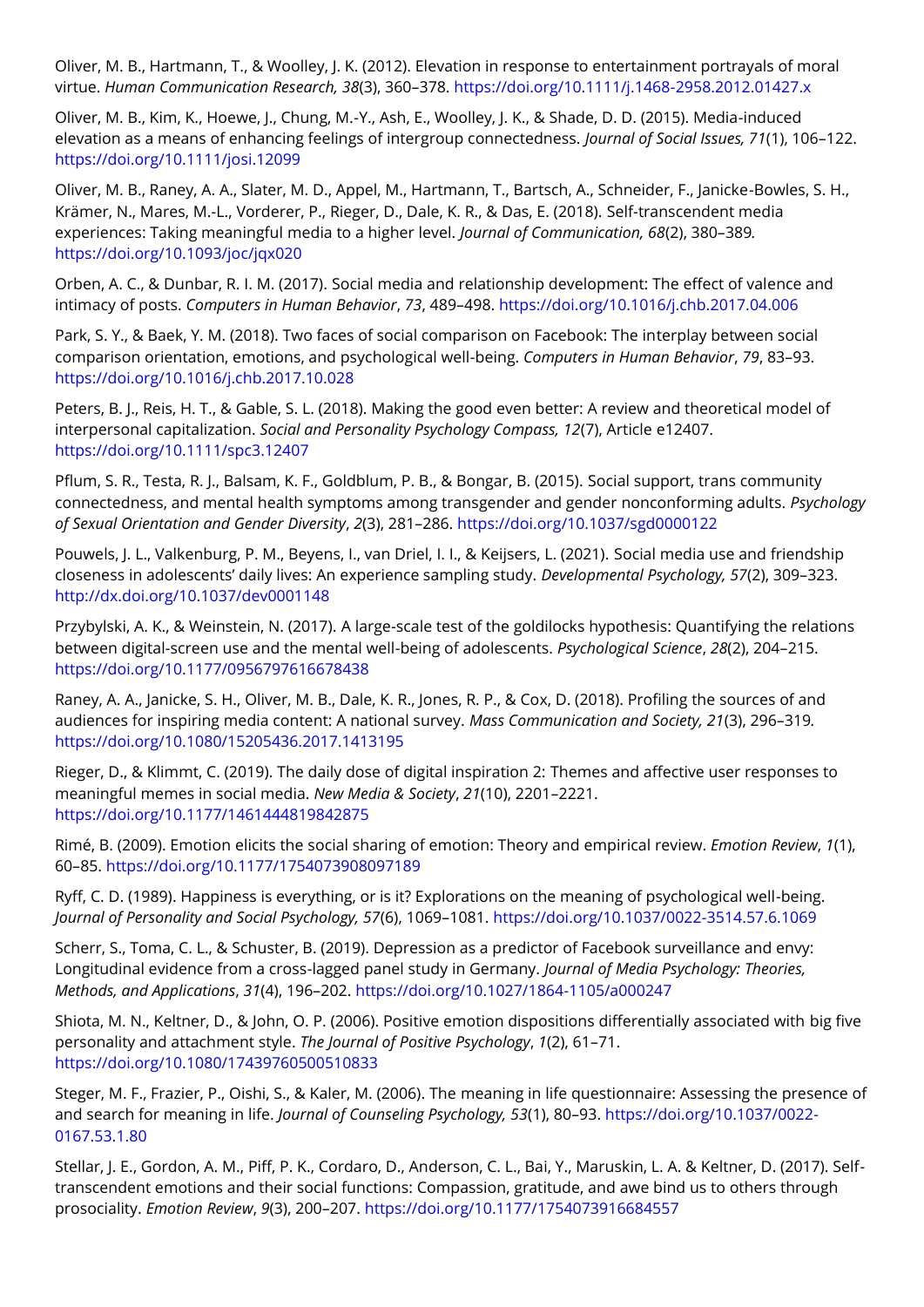Thorisdottir, I. E., Sigurvinsdottir, R., Asgeirsdottir, B. B., Allegrante, J. P., & Sigfusdottir, I. D. (2019). Active and passive social media use and symptoms of anxiety and depressed mood among Icelandic adolescents. *Cyberpsychology, Behavior, and Social Networking*, *22*(8), 535–542.<https://doi.org/10.1089/cyber.2019.0079>

Tifferet, S. (2020). Gender differences in social support on social network sites: A meta-analysis*. Cyberpsychology, Behavior and Social Networking, 23*(4), 199–209.<https://doi.org/10.1089/cyber.2019.0516>

Tosun, L. P., & Kaşdarma, E. (2019). Passive Facebook use and depression: A study of the roles of upward comparisons, emotions, and friendship type. *Journal of Media Psychology: Theories, Methods, and Applications, 32*(4), 165–175[. https://doi.org/10.1027/1864-1105/a000269](https://doi.org/10.1027/1864-1105/a000269)

Trifiro, B. M., & Gerson, J. (2019). Social media usage patterns: Research note regarding the lack of universal validated measures for active and passive use. *Social Media and Society*, *5*(2). <https://doi.org/10.1177/2056305119848743>

Twomey, C., & O'Reilly, G. (2017). Associations of self-presentation on Facebook with mental health and personality variables: A systematic review. *Cyberpsychology, Behavior and Social Networking, 20*(10), 587–595. <https://doi.org/10.1089/cyber.2017.0247>

Utz, S. (2015). The function of self-disclosure on social network sites: Not only intimate, but also positive and entertaining self-disclosures increase the feeling of connection. *Computers in Human Behavior*, *45*, 1–10. <https://doi.org/10.1016/j.chb.2014.11.076>

Vahedi, Z., & Zannella, L. (2021). The association between self-reported depressive symptoms and the use of social networking sites (SNS): A meta-analysis. *Current Psychology*, *40*, 2174–2189. <https://doi.org/10.1007/s12144-019-0150-6>

Valkenburg, P. M. (2017). Understanding self-effects in social media. *Human Communication Research, 43*(4), 477–490.<https://doi.org/10.1111/hcre.12113>

Verduyn, P., Ybarra, O., Résibois, M., Jonides, J., & Kross, E. (2017). Do social network sites enhance or undermine subjective well‐being? A critical review. *Social Issues and Policy Review*, *11*(1), 274–302. <https://doi.org/10.1111/sipr.12033>

Vorderer, P., & Reinecke, L. (2015). From mood to meaning: The changing model of the user in entertainment research. *Communication Theory*, *25*(4), 447–453.<https://doi.org/10.1111/comt.12082>